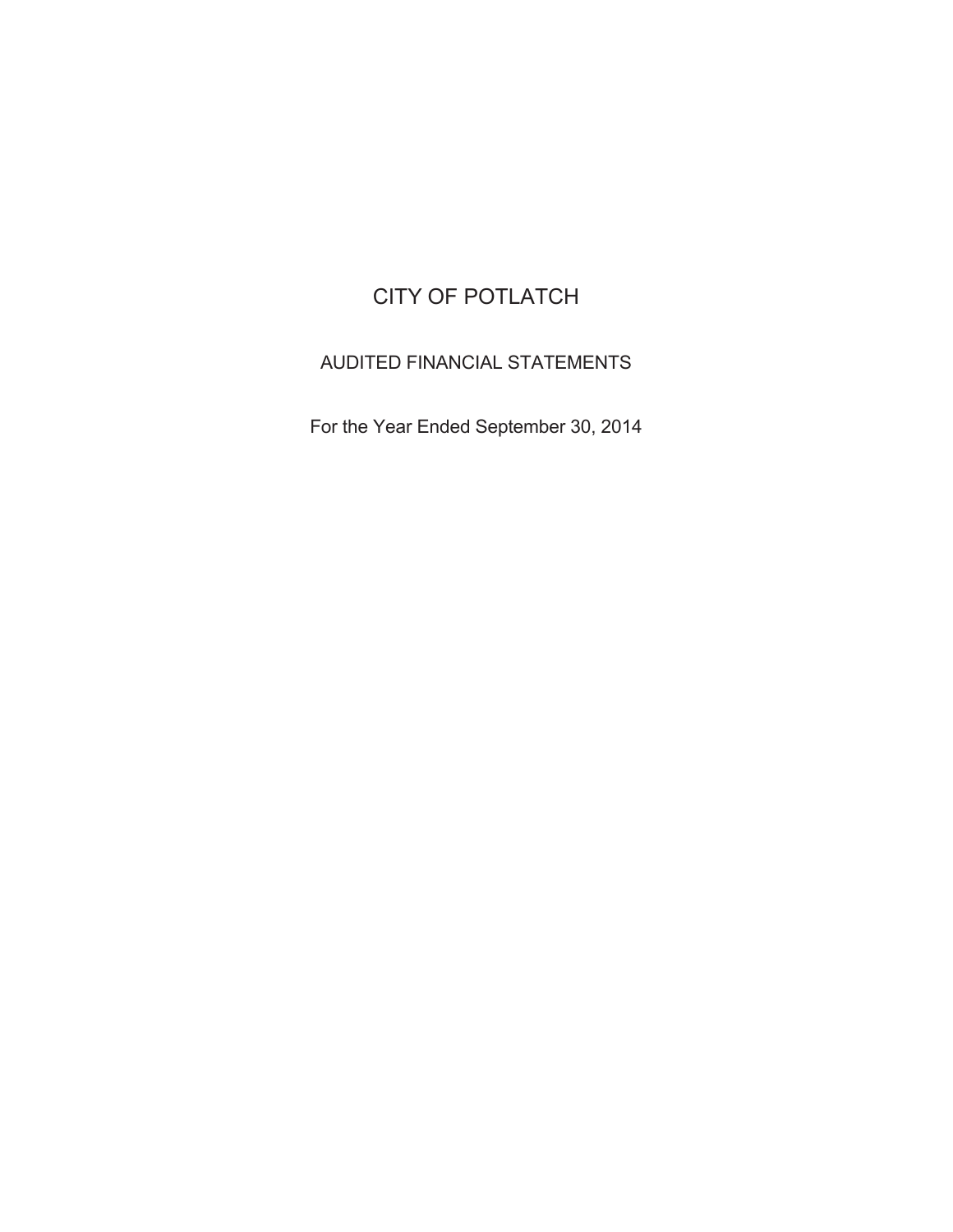## TABLE OF CONTENTS

| <b>FINANCIAL SECTION</b>                                                                                                                                                                                                                                                                                                                                                                                                                                        | <b>Page</b>                      |
|-----------------------------------------------------------------------------------------------------------------------------------------------------------------------------------------------------------------------------------------------------------------------------------------------------------------------------------------------------------------------------------------------------------------------------------------------------------------|----------------------------------|
| Independent Auditor's Report<br><b>Basic Financial Statements:</b>                                                                                                                                                                                                                                                                                                                                                                                              | 3                                |
| <b>Government-Wide Financial Statements:</b><br><b>Statement of Net Position</b><br><b>Statement of Activities</b><br><b>Fund Financial Statements:</b>                                                                                                                                                                                                                                                                                                         | 6<br>$\overline{7}$              |
| <b>Balance Sheet - Governmental Funds</b>                                                                                                                                                                                                                                                                                                                                                                                                                       | 8                                |
| Statement of Revenues, Expenditures and Changes in Fund<br>Balances - General Fund - Budget and Actual                                                                                                                                                                                                                                                                                                                                                          | 9                                |
| Reconciliation of the Statement of Revenues, Expenditures<br>and Changes in Fund Balances of Governmental Funds<br>to the Statement of Activities<br>Combined Statement of Net Position - Proprietary Funds<br>Combined Schedule of Revenues, Expenses and Changes in<br>Net Position – Proprietary Funds<br>Combined Statement of Cash Flows - Proprietary Funds<br>Statement of Fiduciary Net Position - Fiduciary Funds<br>Notes to the Financial Statements | 10<br>11<br>12<br>13<br>14<br>15 |
| SUPPLEMENTARY INFORMATION                                                                                                                                                                                                                                                                                                                                                                                                                                       |                                  |
| Independent Auditor's Report - Government Auditing Standards                                                                                                                                                                                                                                                                                                                                                                                                    | 33                               |
| Schedule of Findings and Responses                                                                                                                                                                                                                                                                                                                                                                                                                              | 35                               |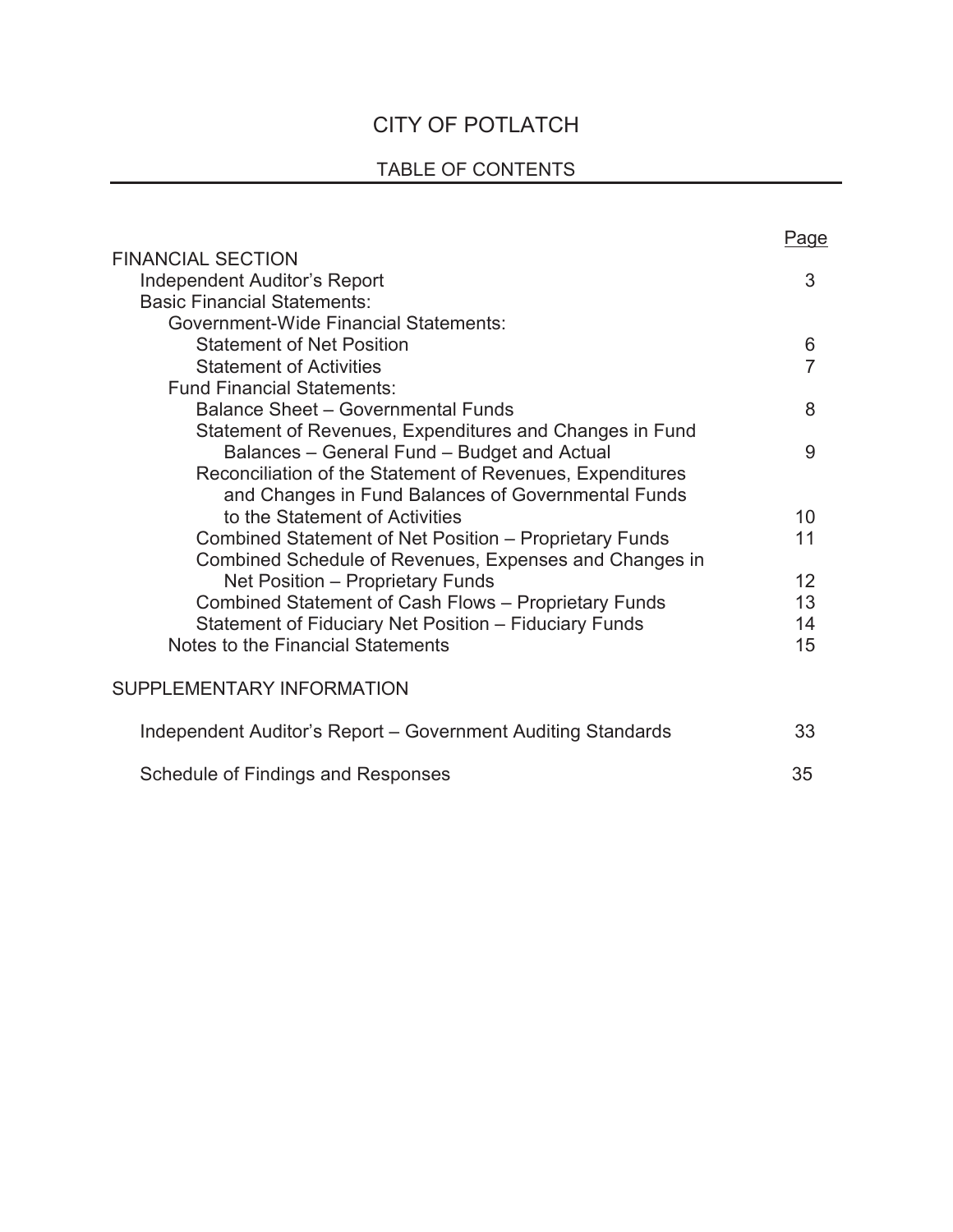



609 South Washington, Suite 202 Moscow, Idaho 83843 www.presnellgage.com

(208) 882-2211

Fax: (208) 883-3808

## **Independent Auditor's Report**

Members of the City Council City of Potlatch Potlatch, Idaho

## **Report of the Financial Statements**

We have audited the accompanying financial statements of the governmental activities, the business-type activities, and each major fund of the City of Potlatch, Idaho as of and for the year ended September 30, 2014, and the related notes to the financial statements, which collectively comprise the City's basic financial statements as listed in the Table of **Contents** 

## **Management's Responsibility for the Financial Statements**

Management is responsible for the preparation and fair presentation of these financial statements in accordance with accounting principles generally accepted in the United States of America; this includes the design, implementation, and maintenance of internal control relevant to the preparation and fair presentation of financial statements that are free from material misstatement, whether due to fraud or error.

#### **Auditor's Responsibility**

Our responsibility is to express opinions on these financial statements based on our audit. We conducted our audit in accordance with auditing standards generally accepted in the United States of America and the standards applicable to financial audits contained in *Government Auditing Standards*, issued by the Comptroller General of the United States. Those standards require that we plan and perform the audit to obtain reasonable assurance about whether the financial statements are free from material misstatement.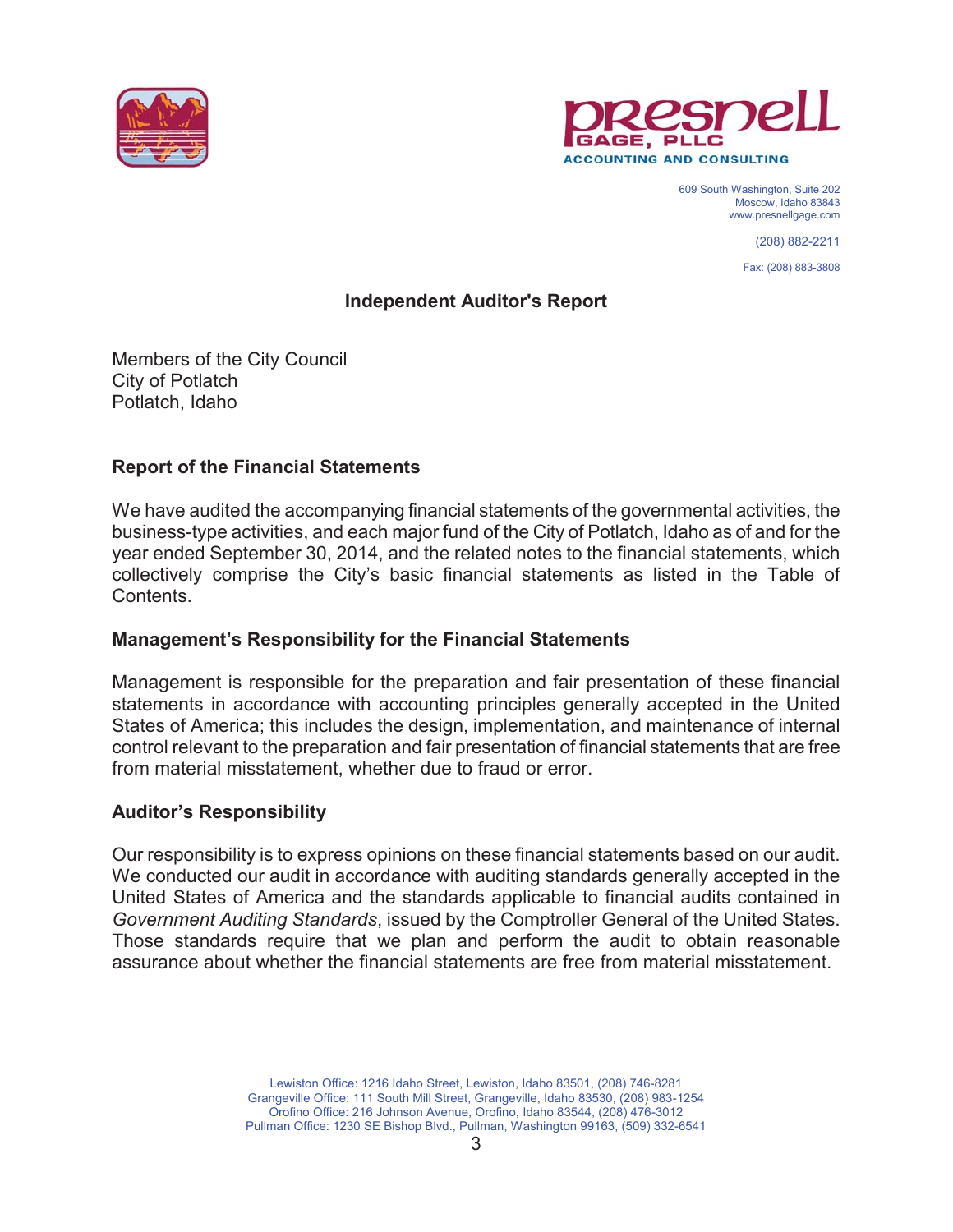An audit involves performing procedures to obtain audit evidence about the amounts and disclosures in the financial statements. The procedures selected depend on the auditor's judgment, including the assessment of the risks of material misstatement of the financial statements, whether due to fraud or error. In making those risk assessments, the auditor considers internal control relevant to the entity's preparation and fair presentation of the financial statements in order to design audit procedures that are appropriate in the circumstances, but not for the purpose of expressing an opinion on the effectiveness of the entity's internal control. Accordingly, we express no such opinion. An audit also includes evaluating the appropriateness of accounting policies used and the reasonableness of significant accounting estimates made by management, as well as evaluating the overall presentation of the financial statements.

We believe that the audit evidence we have obtained is sufficient and appropriate to provide a basis for our audit opinions.

## **Opinions**

In our opinion, the financial statements referred to above present fairly, in all material respects, the respective financial position of the governmental activities, the business-type activities, and each major fund of the City of Potlatch, Idaho as of September 30, 2014, and the respective changes in financial position and cash flows, where applicable, thereof for the year then ended in accordance with accounting principles generally accepted in the United States of America.

## **Other Matters**

## *Required Supplementary Information*

Management has omitted the Management's Discussion and Analysis that accounting principles generally accepted in the United State of America require to be presented to supplement the basic financial statements. Such missing information, although not a part of the basic financial statements, is required by the Governmental Accounting Standards Board, who considers it to be an essential part of financial reporting for placing the basic financial statements in an appropriate operational, economic, or historical context. Our opinion on the basic financial statements is not affected by this missing information.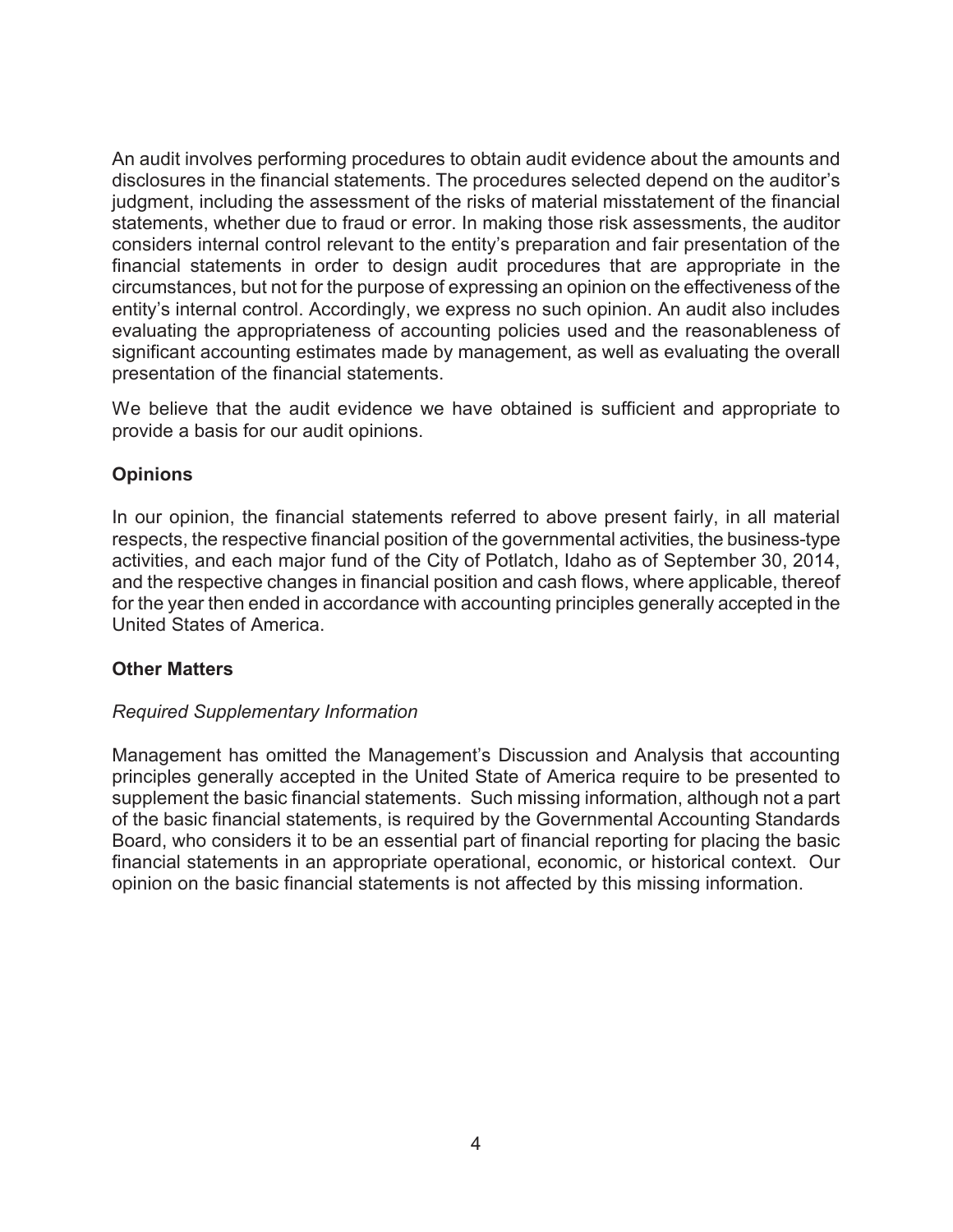## **Other Reporting Required by Government Auditing Standards**

In accordance with Government Auditing Standards, we have also issued a report dated March 31, 2015, on our consideration of the City of Potlatch, Idaho's internal control over financial reporting and our tests of its compliance with certain provisions of laws, regulations, contracts and grant agreements, and other matters. The purpose of that report is to describe the scope of our testing of internal control over financial reporting and compliance and the results of that testing, and not to provide an opinion on the internal control over financial reporting or on compliance. That report is an integral part of an audit performed in accordance with Government Auditing Standards in considering the City of Potlatch, Idaho's internal control over financial reporting and compliance.

Presnell Gage, PLLC

March 31, 2015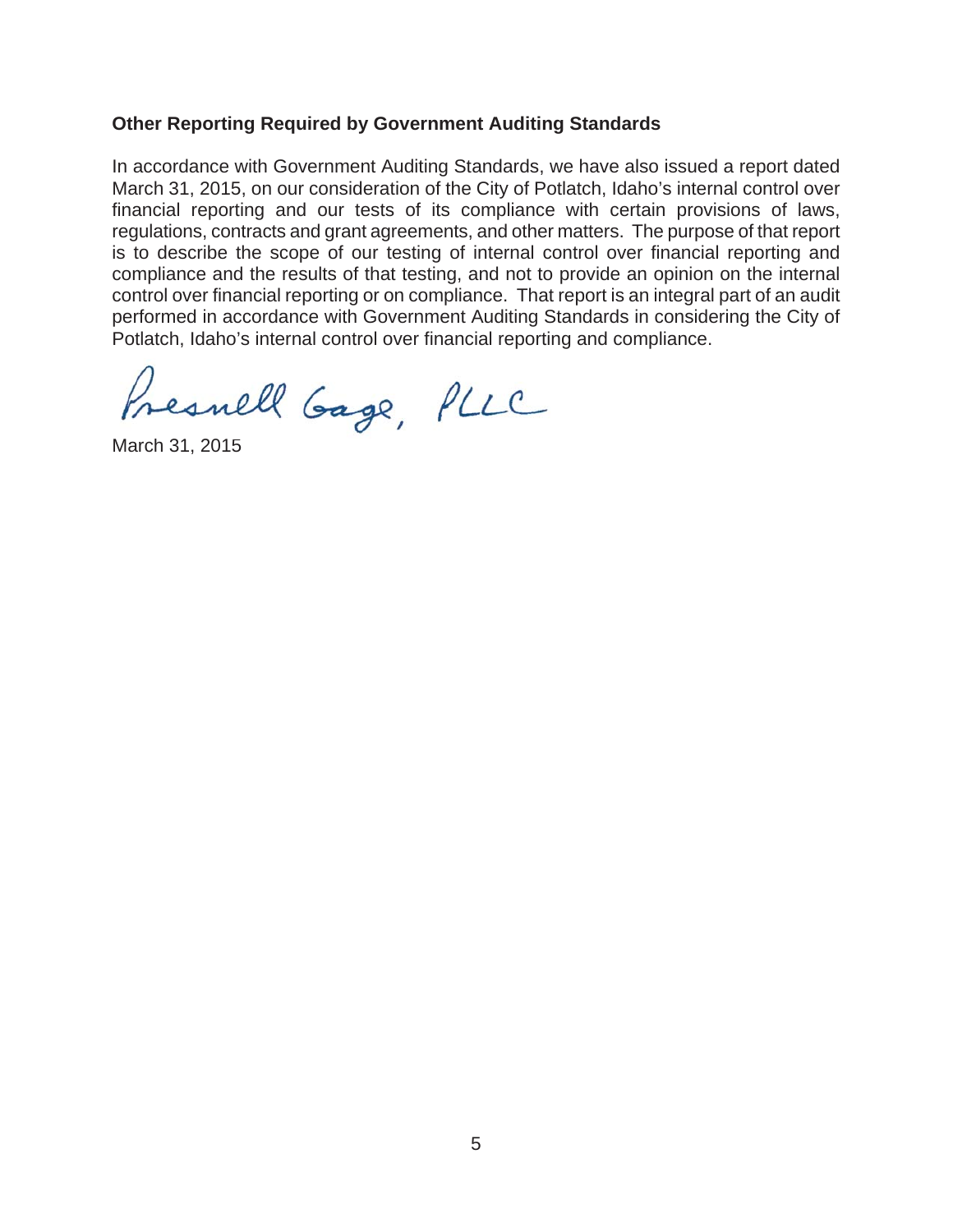#### **City of Potlatch Statement of Net Position September 30, 2014**

|                                                   | Governmental<br><b>Activities</b> | Business-type<br>Activities | Total           |
|---------------------------------------------------|-----------------------------------|-----------------------------|-----------------|
| <b>ASSETS</b>                                     |                                   |                             |                 |
| Cash and cash equivalents                         | \$<br>96,653                      | \$<br>727,510               | \$<br>824,163   |
| Receivables                                       | 35,145                            | 55,284                      | 90,429          |
| Cash and cash equivalents - restricted            |                                   | 116,643                     | 116,643         |
| Capital assets:                                   |                                   |                             |                 |
| Land                                              | 166,745                           | 155,460                     | 322,205         |
| <b>Buildings</b>                                  | 1,344,109                         | 10,400                      | 1,354,509       |
| Vehicles                                          | 28,224                            |                             | 28,224          |
| Machinery and equipment                           | 122,861                           | 130,498                     | 253,359         |
| Infrastructure                                    |                                   | 10,605,666                  | 10,605,666      |
| Construction in progress                          | 8,000                             |                             | 8,000           |
| Accumulated depreciation                          | (471, 493)                        | (1,669,392)                 | (2, 140, 885)   |
| Advances to/from other funds                      | 66,620                            | (66, 620)                   |                 |
| <b>Total assets</b>                               | 1,396,864                         | 10,065,449                  | 11,462,313      |
| <b>LIABILITIES</b>                                |                                   |                             |                 |
| Accounts payable and other                        |                                   |                             |                 |
| current liabilities                               | 12,325                            | 59,340                      | 71,665          |
| Compensated absences                              | 2,342                             | 3,766                       | 6,108           |
| Accrued contractor payable                        |                                   | 8,175                       | 8,175           |
| Long-term liabilities - due within one year       |                                   | 139,949                     | 139,949         |
| Long-term liabilities - due in more than one year |                                   | 4,027,529                   | 4,027,529       |
| <b>Total liabilities</b>                          | 14,667                            | 4,238,759                   | 4,253,426       |
| <b>NET POSITION</b>                               |                                   |                             |                 |
| Net investment in capital assets                  | 1,198,446                         | 5,056,979                   | 6,255,425       |
| Restricted for debt service                       |                                   | 116,643                     | 116,643         |
| Unrestricted                                      | 183,751                           | 653,068                     | 836,819         |
| Total net position                                | \$<br>1,382,197                   | \$<br>5,826,690             | \$<br>7,208,887 |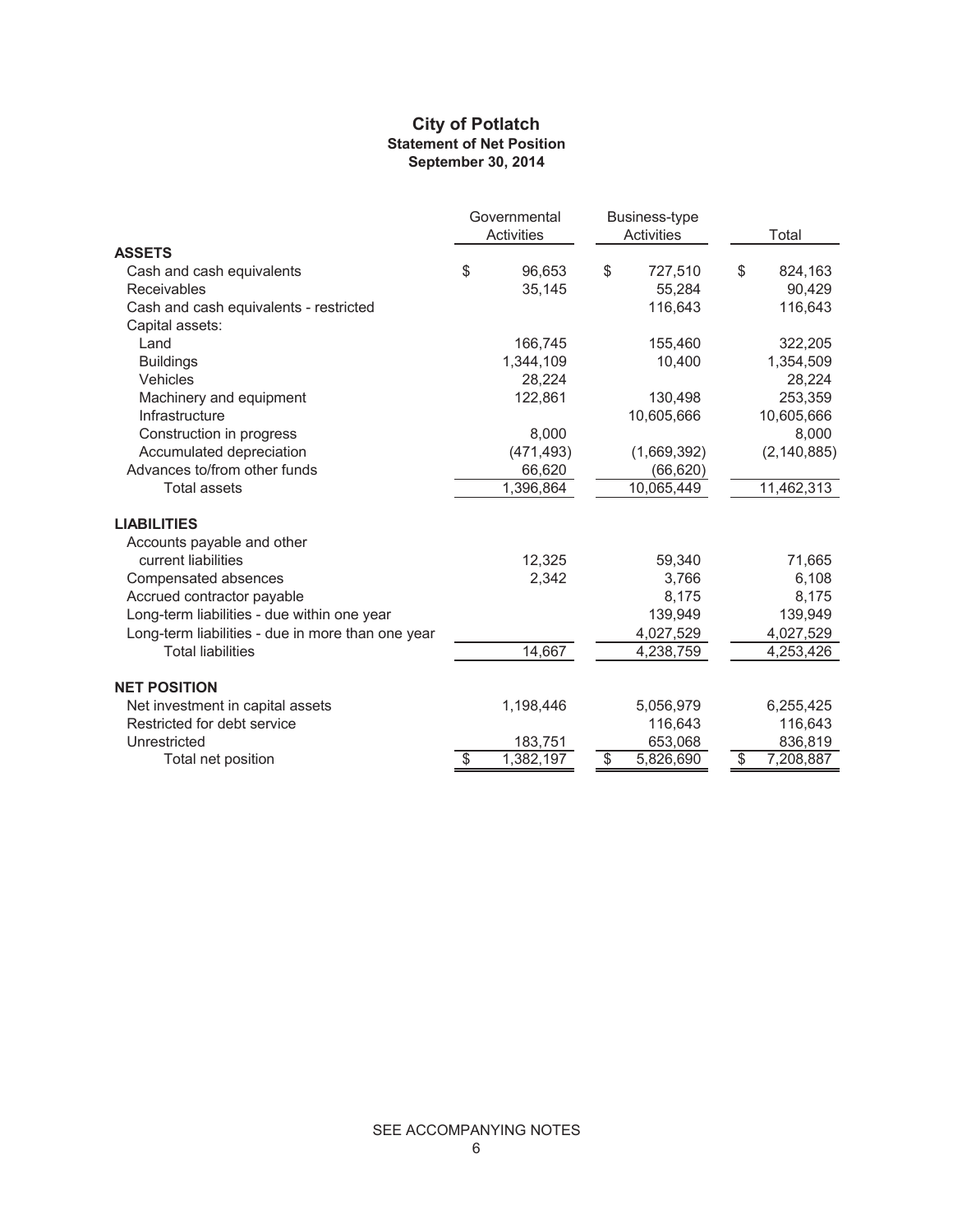|                                                |                                      |             |             |          | For the Year Ended September 30, 2014<br><b>Statement of Activities</b><br>City of Potlatch |          |                       |          |              |                                                    |     |   |           |
|------------------------------------------------|--------------------------------------|-------------|-------------|----------|---------------------------------------------------------------------------------------------|----------|-----------------------|----------|--------------|----------------------------------------------------|-----|---|-----------|
|                                                |                                      |             |             |          | Program Revenues                                                                            |          |                       |          |              | Net (Expense) Revenue and<br>Changes in Net Assets |     |   |           |
|                                                |                                      |             | Charges for |          | Grants and<br>Operating                                                                     |          | Grants and<br>Capital |          | Governmental | Business-type                                      |     |   |           |
| <b>Functions/Programs</b>                      | Expenses                             |             | Services    |          | Contributions                                                                               |          | Contributions         |          | Activities   | Activities                                         |     |   | Total     |
| Governmental activities<br>Primary government: |                                      |             |             |          |                                                                                             |          |                       |          |              |                                                    |     |   |           |
| General government                             | 152,292<br>↮                         | ↮           | 15,829      | ↔        | 19,171                                                                                      | ↮        | 213,195               | ↮        | 95,903       |                                                    |     | ↮ | 95,903    |
| Highways and streets                           | 82,724                               |             |             |          | 26,705                                                                                      |          |                       |          | (56,019)     |                                                    |     |   | (56, 019) |
| Culture and recreation                         |                                      |             | 70,648      |          | 3,178                                                                                       |          | 13,530                |          | (4,098)      |                                                    |     |   | (4,098)   |
| Total governmental activities                  | 91,454<br>$\Theta$                   | $\Theta$    | 86,477      | $\Theta$ | 49,054                                                                                      | $\Theta$ | 226,725               |          | 35,786       |                                                    |     |   | 35,786    |
| Business-type activities:                      |                                      |             |             |          |                                                                                             |          |                       |          |              |                                                    |     |   |           |
| Water                                          | $\tilde{\mathcal{L}}$<br>235,87<br>↮ | ↔           | 196,903     |          |                                                                                             | ↮        | 49,960                |          |              | 10,991<br>↮                                        |     |   | 10,991    |
| Sewer                                          | 359,158                              |             | 276,588     |          |                                                                                             |          |                       |          |              | (82, 570)                                          |     |   | (82, 570) |
| Sanitation                                     | 107,602                              |             | 117,748     |          |                                                                                             |          |                       |          |              | 10,146                                             |     |   | 10,146    |
| Total business-type activities                 |                                      |             | 591,239     |          |                                                                                             |          | 49,960                |          |              | (61, 433)                                          |     |   | (61, 433) |
| Total primary government                       | $\frac{702,632}{1,029,102}$<br>↔     | ↮           | 677,716     | ↮        | 49,054                                                                                      | ↮        | 276,685               |          | 35,786       | (61, 433)                                          |     |   | (25, 647) |
|                                                | General revenues:                    |             |             |          |                                                                                             |          |                       |          |              |                                                    |     |   |           |
|                                                | Property taxes                       |             |             |          |                                                                                             |          |                       |          | 149,645      |                                                    |     |   | 149,645   |
|                                                | State sales tax & revenue sharing    |             |             |          |                                                                                             |          |                       |          | 41,018       |                                                    |     |   | 41,018    |
|                                                | Liquor tax                           |             |             |          |                                                                                             |          |                       |          | 18,585       |                                                    |     |   | 18,585    |
|                                                | Franchise fees                       |             |             |          |                                                                                             |          |                       |          | 9,436        |                                                    |     |   | 9,436     |
|                                                | Unrestricted investment earnings     |             |             |          |                                                                                             |          |                       |          | 170          |                                                    | 753 |   | 923       |
|                                                | Other                                |             |             |          |                                                                                             |          |                       |          | 12,881       |                                                    |     |   | 12,881    |
|                                                | Total general revenues               |             |             |          |                                                                                             |          |                       |          | 231,735      |                                                    | 753 |   | 232,488   |
|                                                | Change in net position               |             |             |          |                                                                                             |          |                       |          | 267,521      | (60, 680)                                          |     |   | 206,841   |
|                                                | Net position                         | - beginning |             |          |                                                                                             |          |                       |          | 1,114,676    | 5,887,370                                          |     |   | 7,002,046 |
|                                                | - ending<br>Net position             |             |             |          |                                                                                             |          |                       | $\Theta$ | 1,382,197    | 5,826,690<br>↮                                     |     | ↔ | 7,208,887 |

SEE ACCOMPANYING NOTES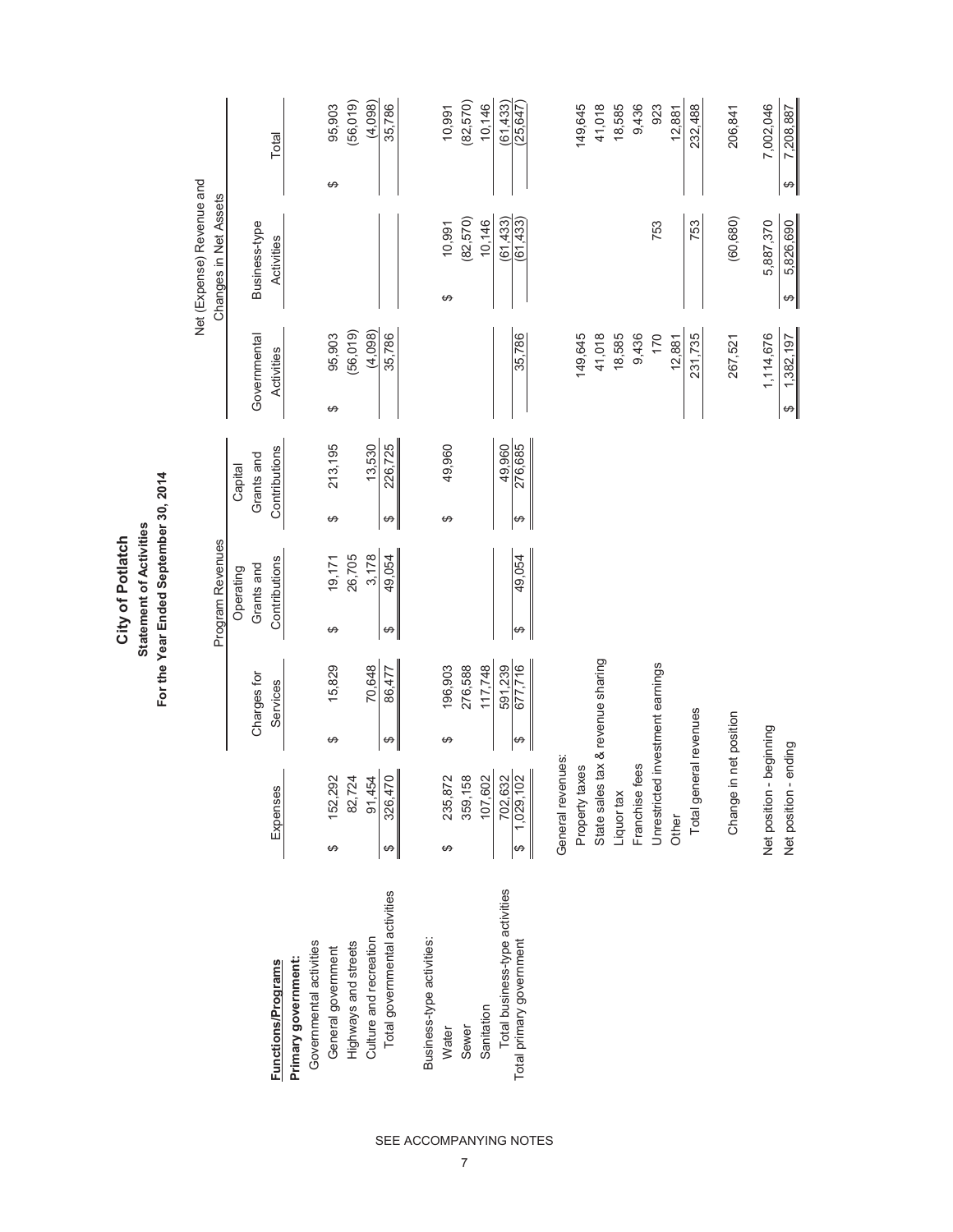#### City of Potlatch Balance Sheet - Governmental Funds September 30, 2014

|                                                                                                                                                                                         |          | General                               |
|-----------------------------------------------------------------------------------------------------------------------------------------------------------------------------------------|----------|---------------------------------------|
| <b>ASSETS</b><br>Cash and cash equivalents<br>Receivables<br>Interfund balances<br><b>Total assets</b>                                                                                  | \$<br>\$ | 95,717<br>35,145<br>66,620<br>197,482 |
| <b>LIABILITIES</b><br>Accounts payable<br>Accrued salaries and benefits<br><b>Total liabilities</b>                                                                                     | \$       | 5,255<br>6,134<br>11,389              |
| DEFERRED INFLOWS OF RESOURCES<br>Unavailable revenue - property taxes<br>Total deferred inflows of resources                                                                            |          | 8,264<br>8,264                        |
| <b>FUND BALANCES</b><br>Assigned for:<br><b>Streets</b><br>Unassigned<br><b>Total fund balances</b>                                                                                     |          | 39,329<br>138,500<br>177,829          |
| Total liabilities, deferred inflows of resources, and fund balances                                                                                                                     |          | 197,482                               |
| Reconciliation of the Statement of Net Position to the Balance Sheet - Governmental Funds                                                                                               |          |                                       |
| Amounts reported for governmental activities in the statement of net<br>assets are different because:                                                                                   |          |                                       |
| Fund balance, governmental funds                                                                                                                                                        | \$       | 177,829                               |
| Capital assets used in governmental activities are not financial resources<br>and, therefore, are not reported in the funds.<br>Cost of capital assets<br>Accumulated depreciation      |          | 1,669,939<br>(471, 493)               |
| Property taxes receivable to be collected this year, but are not available<br>soon enough to pay for the current period's expenditures and,<br>therefore, are unavailable in the funds. |          | 8,264                                 |
| Employee benefits, including credit leave and sick leave, which have not<br>been paid out are not accrued in the funds.                                                                 |          | (2, 342)                              |
| Net position of governmental activities                                                                                                                                                 |          | \$1,382,197                           |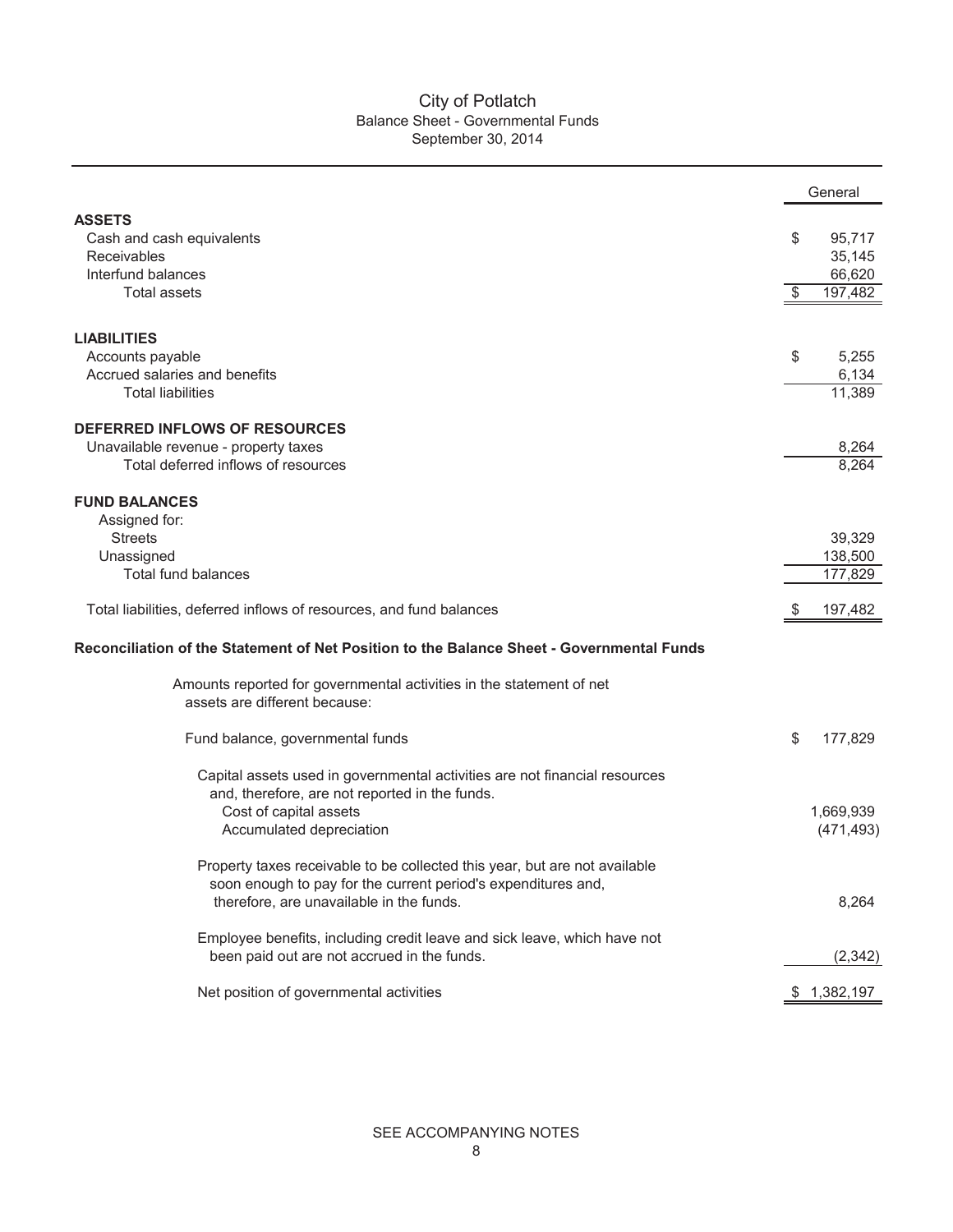## City of Potlatch

#### GENERAL

#### For the Year Ended September 30, 2014 Statement of Revenues, Expenditures, and Changes in Fund Balances - Budget and Actual

|                                    | <b>Budgeted</b><br>Amounts<br>Original | <b>Budgeted</b><br>Amounts<br>Final | Actual<br>Amounts | Variance with<br>Final Budget -<br>Positive<br>(Negative) |
|------------------------------------|----------------------------------------|-------------------------------------|-------------------|-----------------------------------------------------------|
| <b>REVENUES</b>                    |                                        |                                     |                   |                                                           |
| Taxes:                             |                                        |                                     |                   |                                                           |
| Property                           | \$<br>143,819                          | \$<br>143,819                       | \$<br>149,097     | \$<br>5,278                                               |
| State sales tax & revenue sharing  | 40,591                                 | 40,591                              | 41,018            | 427                                                       |
| Liquor tax                         | 20,168                                 | 20,168                              | 18,585            | (1, 583)                                                  |
| Highway user                       | 26,404                                 | 26,404                              | 26,705            | 301                                                       |
| Franchise fees                     | 6,800                                  | 6,800                               | 9,436             | 2,636                                                     |
| Licenses and permits               | 2,950                                  | 2,950                               | 6,011             | 3,061                                                     |
| Charges for services               | 40.300                                 | 40,300                              | 76,116            | 35,816                                                    |
| Investment earnings                | 120                                    | 120                                 | 170               | 50                                                        |
| Grants and contributions           | 389,000                                | 389,000                             | 246,937           | (142,063)                                                 |
| Other                              | 5,800                                  | 5,800                               | 19,368            | 13,568                                                    |
| <b>Total revenues</b>              | 675,952                                | 675,952                             | 593,443           | (82, 509)                                                 |
| <b>EXPENDITURES</b>                |                                        |                                     |                   |                                                           |
| Current:                           |                                        |                                     |                   |                                                           |
| General government                 | 139,370                                | 139,370                             | 138,102           | 1,268                                                     |
| Culture and recreation             | 73,650                                 | 73,650                              | 78,932            | (5,282)                                                   |
| Transportation                     | 103,932                                | 103,932                             | 74,421            | 29,511                                                    |
| Capital outlay                     | 385,000                                | 385,000                             | 238,566           | 146,434                                                   |
| Contingency                        | 27,819                                 | 27,819                              |                   | 27,819                                                    |
| Total expenditures                 | 729,771                                | 729,771                             | 530,021           | 199,750                                                   |
| Net change in fund balances        | (53, 819)                              | (53, 819)                           | 63,422            | 117,241                                                   |
| <b>FUND BALANCES, October 1</b>    | 53,819                                 | 53,819                              | 114,407           | 60,588                                                    |
| <b>FUND BALANCES, September 30</b> | \$<br>0                                | \$<br>0                             | \$<br>177,829     | \$<br>177,829                                             |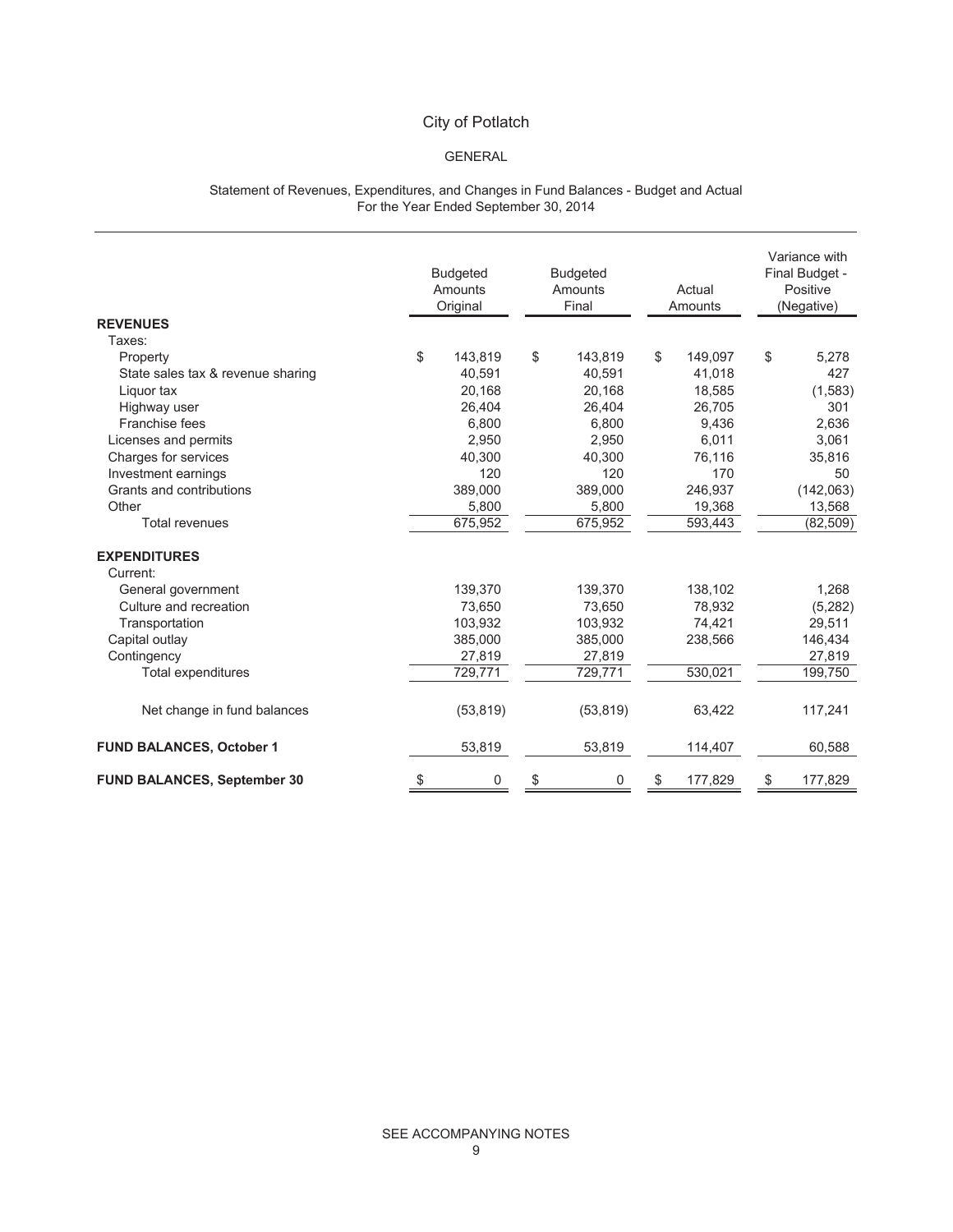#### For the Year Ended September 30, 2014 City of Potlatch Reconciliation of the Statement of Revenues, Expenditures and Changes in Fund Balances of Governmental Funds to the Statement of Activities

Amounts reported for governmental activities in the statement of activities are different because:

| Net change in fund balances - total governmental funds                                                                                                                                                                                                                                         | \$<br>63.422 |
|------------------------------------------------------------------------------------------------------------------------------------------------------------------------------------------------------------------------------------------------------------------------------------------------|--------------|
| Capital outlays to purchase or build capital assets are reported in governmental funds<br>as expenditures. However, for governmental activities, those costs are shown in the<br>statement of net assets and allocated over their estimated useful lives as annual<br>depreciation:            |              |
| Current year capital outlay                                                                                                                                                                                                                                                                    | 238,566      |
| Current year depreciation                                                                                                                                                                                                                                                                      | (34, 663)    |
| Some amounts receivable will not be collected for several months after the fiscal year<br>end, and they are not considered available revenues in the governmental funds. Instead,<br>they are counted as deferred tax revenues. They are, however, recorded in the<br>statement of activities: |              |
| Current year taxes receivable                                                                                                                                                                                                                                                                  | 8,264        |
| Prior year taxes receivable                                                                                                                                                                                                                                                                    | (7, 716)     |
| Employee benefits, including credit and sick leave, which have not been paid out                                                                                                                                                                                                               |              |
| are not counted as expense in the funds.                                                                                                                                                                                                                                                       | (352)        |
| Change in net assets of governmental activities                                                                                                                                                                                                                                                | 267.521      |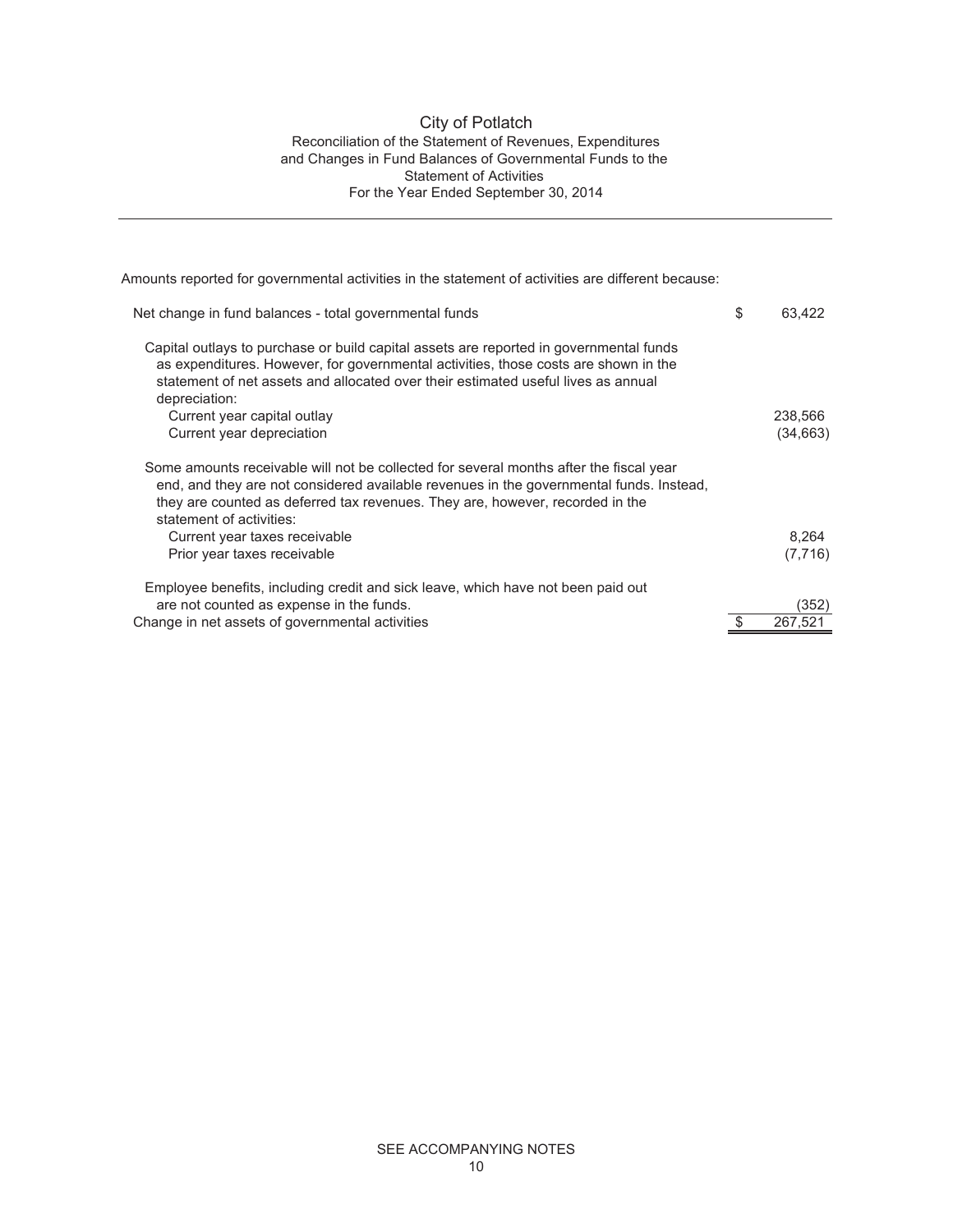City of Potlatch City of Potlatch

## PROPRIETARY FUNDS PROPRIETARY FUNDS

## Combined Statement of Net Position<br>September 30, 2014 Combined Statement of Net Position September 30, 2014

|                                        | <b>Current Year</b><br>Water | Prior Year<br>Water  | <b>Current Year</b><br>Sewer | Prior Year<br>Sewer            | <b>Current Year</b><br>Sanitation   | Sanitation<br>Prior Year | <b>Current Year</b><br><b>Total</b> |
|----------------------------------------|------------------------------|----------------------|------------------------------|--------------------------------|-------------------------------------|--------------------------|-------------------------------------|
| ASSETS                                 |                              |                      |                              |                                |                                     |                          |                                     |
| Current Assets:                        |                              |                      |                              |                                |                                     |                          |                                     |
| Cash and cash equivalents              | 120,948<br>£۹                | 295,486<br>↮         | 606,562<br>↮                 | 340,716<br>↔                   |                                     |                          | 727,510<br>↮                        |
| Receivables                            | 20,799                       | 19,535               | 23,703                       | 63,310                         | 10,782<br>မာ                        | 9,064<br>↔               | 55,284                              |
| Interfund balances                     | 36,626                       | (126, 929)           | 224,272)                     | (9, 856)                       | 121,026                             | 109,480                  | (66, 620)                           |
| Total current assets                   | 178,373                      | 188,092              | 405,993                      | 394,170                        | 131,808                             | 118,544                  | 716,174                             |
| Cash and cash equivalents - restricted |                              |                      | 116,643                      | 97,611                         |                                     |                          | 116,643                             |
| Fixed assets (net, where applicable,   |                              |                      |                              |                                |                                     |                          |                                     |
| of accumulated depreciation)           | ,865,034                     | 1,874,233            | 7,367,598                    | 7,573,779                      |                                     |                          | 9,232,632                           |
| Total assets                           | 2,043,407                    | 2,062,325            | 7,890,234                    | 8,065,560                      | 131,808                             | 118,544                  | 10,065,449                          |
| <b>LIABILITIES</b>                     |                              |                      |                              |                                |                                     |                          |                                     |
| Current liabilities:                   |                              |                      |                              |                                |                                     |                          |                                     |
| Accounts payable and other             |                              |                      |                              |                                |                                     |                          |                                     |
| current liabilities                    | 6,529                        | 3,483                | 48,225                       | 49,348                         | 8,352                               | 5,234                    | 63,106                              |
| Accrued contract expense               | 8,175                        | 8,175                |                              | 40,932                         |                                     |                          | 8,175                               |
| Revenue bonds-current                  | 34,688                       | 33,313               | 105,261                      | 51,095                         |                                     |                          | 139,949                             |
| Total current liabilities              | 49,392                       | 44,971               | 153,486                      | 141,375                        | 8,352                               | 5,234                    | 211,230                             |
| Non-current liabilities:               |                              |                      |                              |                                |                                     |                          |                                     |
| Revenue bonds payable                  | ,088,861                     | 1, 123, 549          | 2,938,668                    | 3,043,930                      |                                     |                          | 4,027,529                           |
| Total liabilities                      | ,138,253                     | 1,168,520            | 3,092,154                    | 3,185,305                      | 8,352                               | 5,234                    | 4,238,759                           |
| <b>NET POSITION</b>                    |                              |                      |                              |                                |                                     |                          |                                     |
| Net investment in capital assets       | 733,310                      | 709,196              | 4,323,669                    | 4,437,822                      |                                     |                          | 5,056,979                           |
| Restricted for:                        |                              |                      |                              |                                |                                     |                          |                                     |
| Debt service                           |                              |                      | 116,643                      | 97,611                         |                                     |                          | 116,643                             |
| Unrestricted                           | 171,844                      | 184,609              | 357,768                      | 344,822                        | 123,456                             | 113,310                  | 653,068                             |
| Total net position                     | 905,154                      | 893,805<br>$\bullet$ | 4,798,080<br>$\bullet$       | 4,880,255<br>$\leftrightarrow$ | 123,456<br>$\bullet\hspace{-1.4mm}$ | 113,310<br>$\Theta$      | 5,826,690<br>$\bullet$              |

SEE ACCOMPANYING NOTES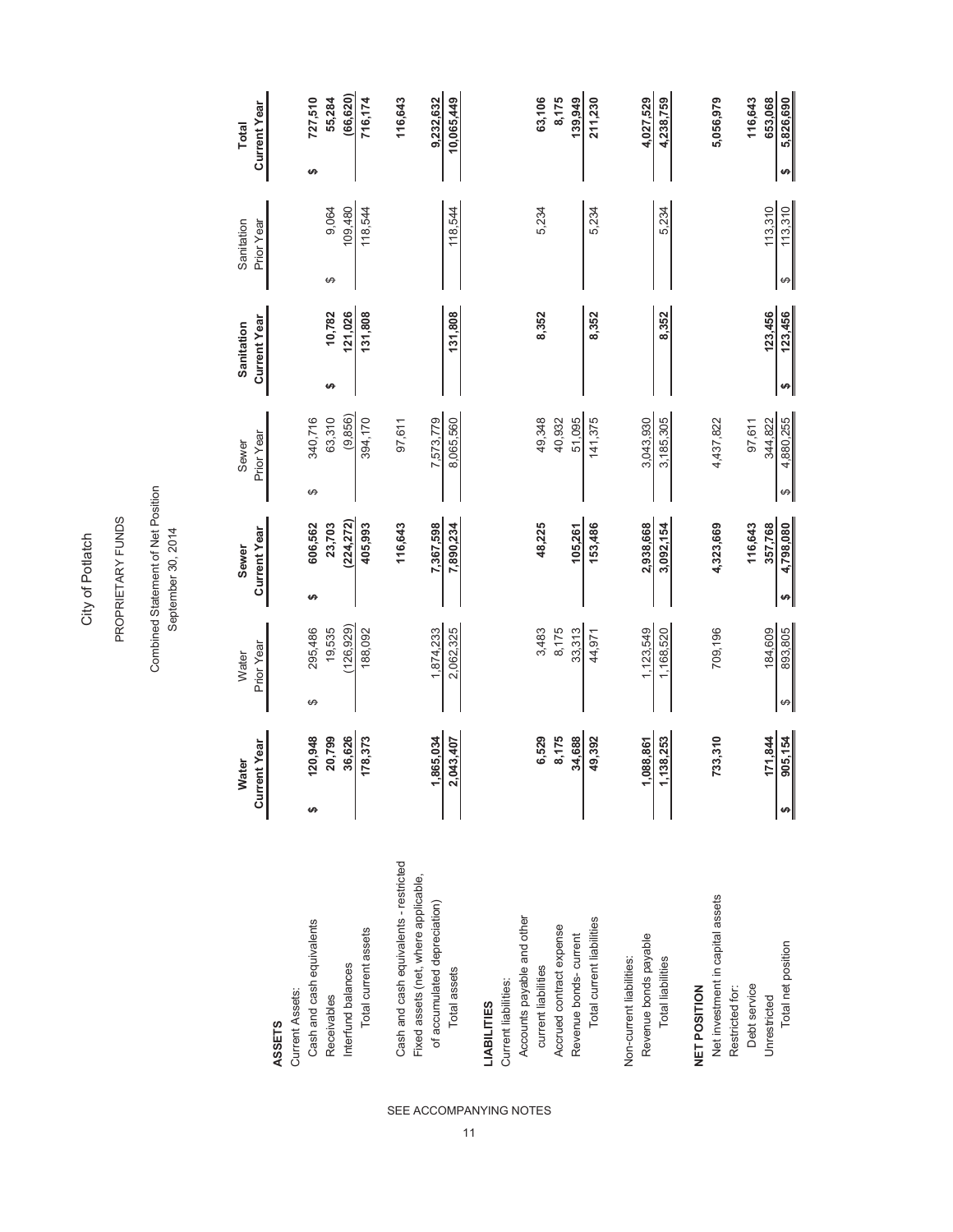City of Potlatch City of Potlatch

## PROPRIETARY FUNDS PROPRIETARY FUNDS

# Combined Schedule of Revenues, Expenses, and Changes in Net Position Combined Schedule of Revenues, Expenses, and Changes in Net Position For the Year Ended September 30, 2014 For the Year Ended September 30, 2014

|                                                    | Water               | Water            | Sewer               | Sewer          | Sanitation          | Sanitation    |   | <b>Total</b>        |
|----------------------------------------------------|---------------------|------------------|---------------------|----------------|---------------------|---------------|---|---------------------|
|                                                    | <b>Current Year</b> | Prior Year       | <b>Current Year</b> | Prior Year     | <b>Current Year</b> | Prior Year    |   | <b>Current Year</b> |
| OPERATING REVENUES<br>Charges for services         | 196,903<br>မာ       | 193,740<br>↮     | 276,588<br>↮        | 260,746<br>↮   | 117,748<br>th,      | 99,414<br>↮   | ↮ | 591,239             |
| Total revenues<br>Other                            | 196,903             | 2,813<br>196,553 | 276,588             | 500<br>261,246 | 117,748             | 99,414        |   | 591,239             |
| OPERATING EXPENSES<br>Water - distribution         | 122,004             | 104,822          |                     |                |                     |               |   | 122,004             |
| Sewer - collection & treatment<br>Sanitation       |                     |                  | 90,892              | 93,726         | 107,602             | 81,930        |   | 107,602<br>90,892   |
| Depreciation                                       | 66,147              | 64,723           | 206,181             | 206,181        |                     |               |   | 272,328             |
| Total operating expenses                           | 188,151             | 169,545          | 297,073             | 299,907        | 107,602             | 81,930        |   | 592,826             |
| OPERATING INCOME                                   | 8,752               | 27,008           | (20, 485)           | (38, 661)      | 10,146              | 17,484        |   | (1,587)             |
| NONOPERATING REVENUES (EXPENSES)<br>Capital grants | 49,960              |                  |                     | 411,407        |                     |               |   | 49,960              |
| Investment earnings                                | 358                 | 505              | 395                 | 479            |                     |               |   | 753                 |
| Interest expense                                   | (47, 721)           | (49, 040)        | (62,085)            | (63, 477)      |                     |               |   | (109, 806)          |
| Total nonoperating revenues (expenses)             | 2,597               | (48, 535)        | (61, 690)           | 348,409        |                     |               |   | (59, 093)           |
| CHANGE IN NET POSITION                             | 11,349              | (21, 527)        | (82, 175)           | 309,748        | 10,146              | 17,484        |   | (60, 680)           |
| Total net position - beginning                     | 893,805             | 915,332          | 4,880,255           | 4,570,507      | 113,310             | 95,826        |   | 5,887,370           |
| Total net position - ending                        | 905,154<br>မာ       | 893,805<br>↔     | 4,798,080<br>↮      | 4,880,255<br>↮ | 123,456<br>မာ       | 113,310<br>မာ | ω | 5,826,690           |

SEE ACCOMPANYING NOTES

12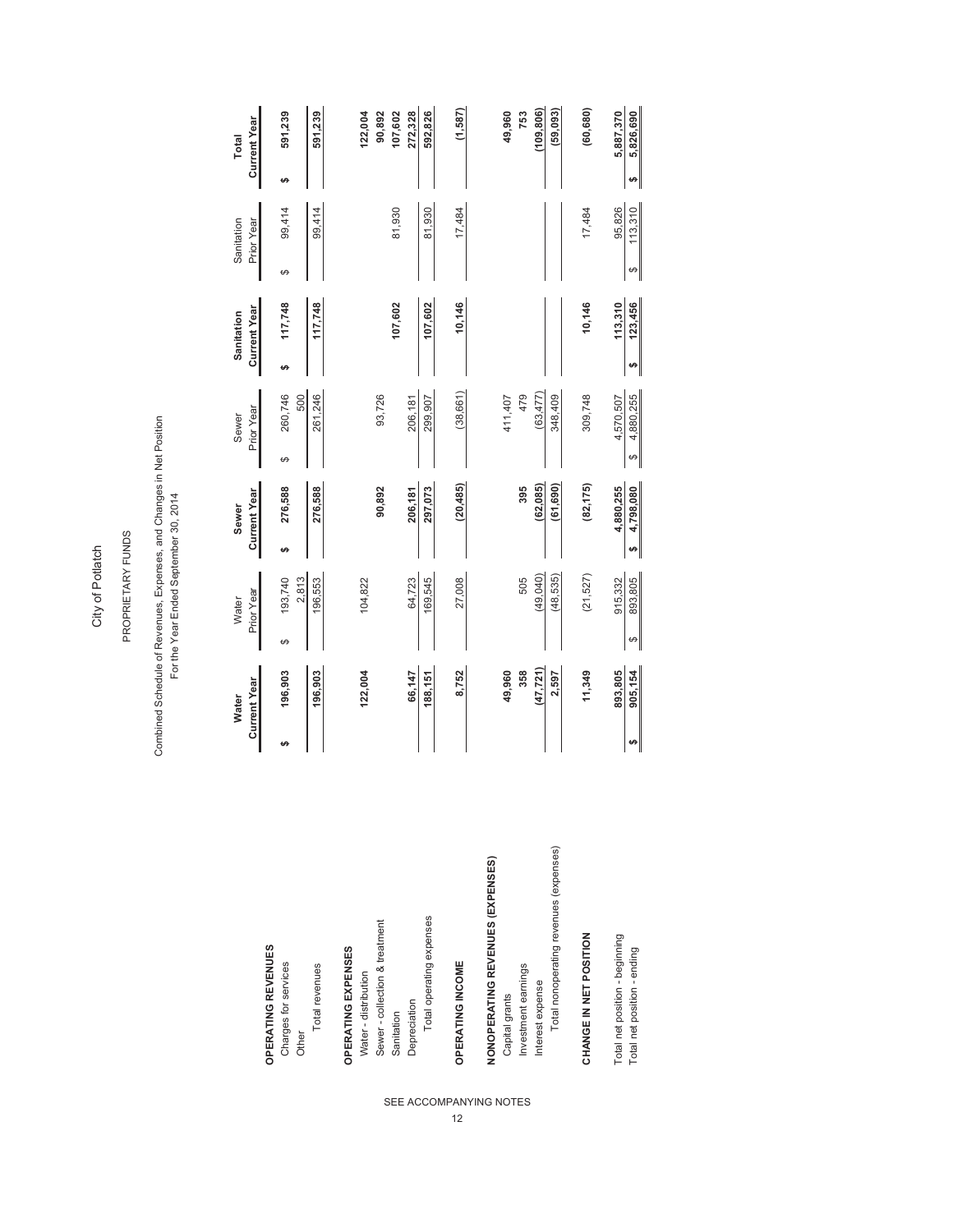City of Potlatch City of Potlatch

## PROPRIETARY FUNDS PROPRIETARY FUNDS

## Combined Statement of Cash Flows<br>For the Year Ended September 30, 2014 For the Year Ended September 30, 2014 Combined Statement of Cash Flows

|                                                          |              | <b>Current Year</b><br><b>Water</b> |          | Prior Year<br>Water |               | <b>Current Year</b><br><b>Sewer</b> |          | Prior Year<br>Sewer |           | <b>Current Year</b><br>Sanitation |    | Sanitation<br>Prior Year |    | <b>Current Year</b><br>Total |
|----------------------------------------------------------|--------------|-------------------------------------|----------|---------------------|---------------|-------------------------------------|----------|---------------------|-----------|-----------------------------------|----|--------------------------|----|------------------------------|
| CASH FLOWS FROM OPERATING ACTIVITIES                     |              |                                     |          |                     |               |                                     |          |                     |           |                                   |    |                          |    |                              |
| Receipts from customers and users                        | ↮            | 195,639                             | ↔        | 197,804             | ↮             | 275,263                             | $\Theta$ | 262,446             | ↮         | 116,030                           | ↮  | 100,687                  | ↮  | 586,932                      |
| Payments to suppliers                                    |              | (84, 250)                           |          | (71, 476)           |               | (56, 602)                           |          | (58,996)            |           | (104, 484)                        |    | (83,067)                 |    | (245, 336)                   |
| Payments to employees                                    |              | (34, 708)                           |          | (34, 604)           |               | (34, 313)                           |          | (34, 605)           |           |                                   |    |                          |    | (69, 021)                    |
| Payments for interfund services used                     |              | (163, 555)                          |          | 14,464              |               | 214,416                             |          | 59,960              |           | (11,546)                          |    | (17, 620)                |    | 39,315                       |
| Net cash provided by operating activities                |              | (86, 874)                           |          | 106,188             |               | 398,764                             |          | 228,805             |           |                                   |    |                          |    | 311,890                      |
| CASH FLOWS FROM CAPITAL & RELATED FINANCING ACTIVITIES   |              |                                     |          |                     |               |                                     |          |                     |           |                                   |    |                          |    |                              |
| Proceeds from capital grants                             |              | 49,960                              |          |                     |               |                                     |          | 358,312             |           |                                   |    |                          |    | 49,960                       |
| Acquisition and construction of capital assets           |              | (56, 948)                           |          | (6,375)             |               |                                     |          | (358, 043)          |           |                                   |    |                          |    | (56, 948)                    |
| Principal paid on capital debt                           |              | (33, 313)                           |          | (31, 994)           |               | (51,096)                            |          | (47, 191)           |           |                                   |    |                          |    | (84, 409)                    |
| Interest paid on capital debt                            |              | (47, 721)                           |          | (49,040)            |               | (63, 185)                           |          | (64, 590)           |           |                                   |    |                          |    | (110, 906)                   |
| Net cash used by capital & related financing activities  |              | (88, 022)                           |          | (87, 409)           |               | (114, 281)                          |          | (111, 512)          |           |                                   |    |                          |    | (202, 303)                   |
| CASH FLOWS FROM INVESTING ACTIVITIES                     |              | 358                                 |          |                     |               | 395                                 |          | 479                 |           |                                   |    |                          |    | 753                          |
| Interest received                                        |              |                                     |          | 505                 |               |                                     |          |                     |           |                                   |    |                          |    |                              |
| Net cash provided by investing activities                |              | 358                                 |          | 505                 |               | 395                                 |          | 479                 |           |                                   |    |                          |    | 753                          |
| NET INCREASE (DECREASE) IN CASH                          |              | (174, 538)                          |          | 19,284              |               | 284,878                             |          | 117,772             |           |                                   |    |                          |    | 110,340                      |
| CASH AND CASH EQUIVALENTS, October 1                     |              | 295,486                             |          | 276,202             |               | 438,327                             |          | 320,555             |           |                                   |    |                          |    | 733,813                      |
| CASH AND CASH EQUIVALENTS, September 30                  |              |                                     |          |                     |               |                                     |          |                     |           |                                   |    |                          |    |                              |
|                                                          | ↮            | 120,948                             | ↮        | 295,486             | ↮             | 723,205                             | ↮        | 438,327             | မာ        | ٠                                 | ↔  | 1                        | ↮  | 844,153                      |
| Reconciliation of operating income to net cash provided  |              |                                     |          |                     |               |                                     |          |                     |           |                                   |    |                          |    |                              |
| (used) by operating activities:                          |              |                                     |          |                     |               |                                     |          |                     |           |                                   |    |                          |    |                              |
| Operating income                                         | ↮            | 8,752                               | ↮        | 27,008              | ↮             | (20, 485)                           | ↔        | (38, 661)           | ↮         | 10,146                            | ↮  | 17,484                   | ↮  | (1,587)                      |
| Adjustment to reconcile operating income to net cash     |              |                                     |          |                     |               |                                     |          |                     |           |                                   |    |                          |    |                              |
| provided (used) by operating activities:                 |              |                                     |          |                     |               |                                     |          |                     |           |                                   |    |                          |    |                              |
| Depreciation                                             |              | 66,147                              |          | 64,723              |               | 206,181                             |          | 206,181             |           |                                   |    |                          |    | 272,328                      |
| Changes in other balance sheet accounts:                 |              |                                     |          |                     |               |                                     |          |                     |           |                                   |    |                          |    |                              |
| Receivables                                              |              | (1, 264)                            |          | 1,251               |               | (1, 325)                            |          | 1,200               |           | (1,718)                           |    | 1,273                    |    | (4, 307)                     |
| Accounts payable                                         |              | 2,520                               |          | (431)               |               | (2,481)                             |          | 2,691               |           | 3,118                             |    | (1, 137)                 |    | 3,157                        |
| Other current assets and liabilities                     |              | (163, 029)                          |          | 13,637              |               | 216,874                             |          | 57,394              |           | (11,546)                          |    | (17, 620)                |    | 42,299                       |
| Net cash provided by operating activities                | $\bullet$    | (86, 874)                           | $\Theta$ | 106,188             | ↮             | 398,764                             | $\Theta$ | 228,805             | ↮         |                                   | \$ |                          | ↮  | 311,890                      |
|                                                          |              |                                     |          |                     |               |                                     |          |                     |           |                                   |    |                          |    |                              |
| SUPPLEMENTAL DISCLOSURES<br>Total cash paid for interest |              | 47,721                              | $\Theta$ | 49,040              |               |                                     | $\Theta$ | 64,590              |           |                                   | ↮  |                          |    |                              |
|                                                          | $\leftarrow$ |                                     |          |                     | $\frac{1}{2}$ | 63,185                              |          |                     | $\bullet$ |                                   |    |                          | ∞∥ | 110,906                      |

SEE ACCOMPANYING NOTES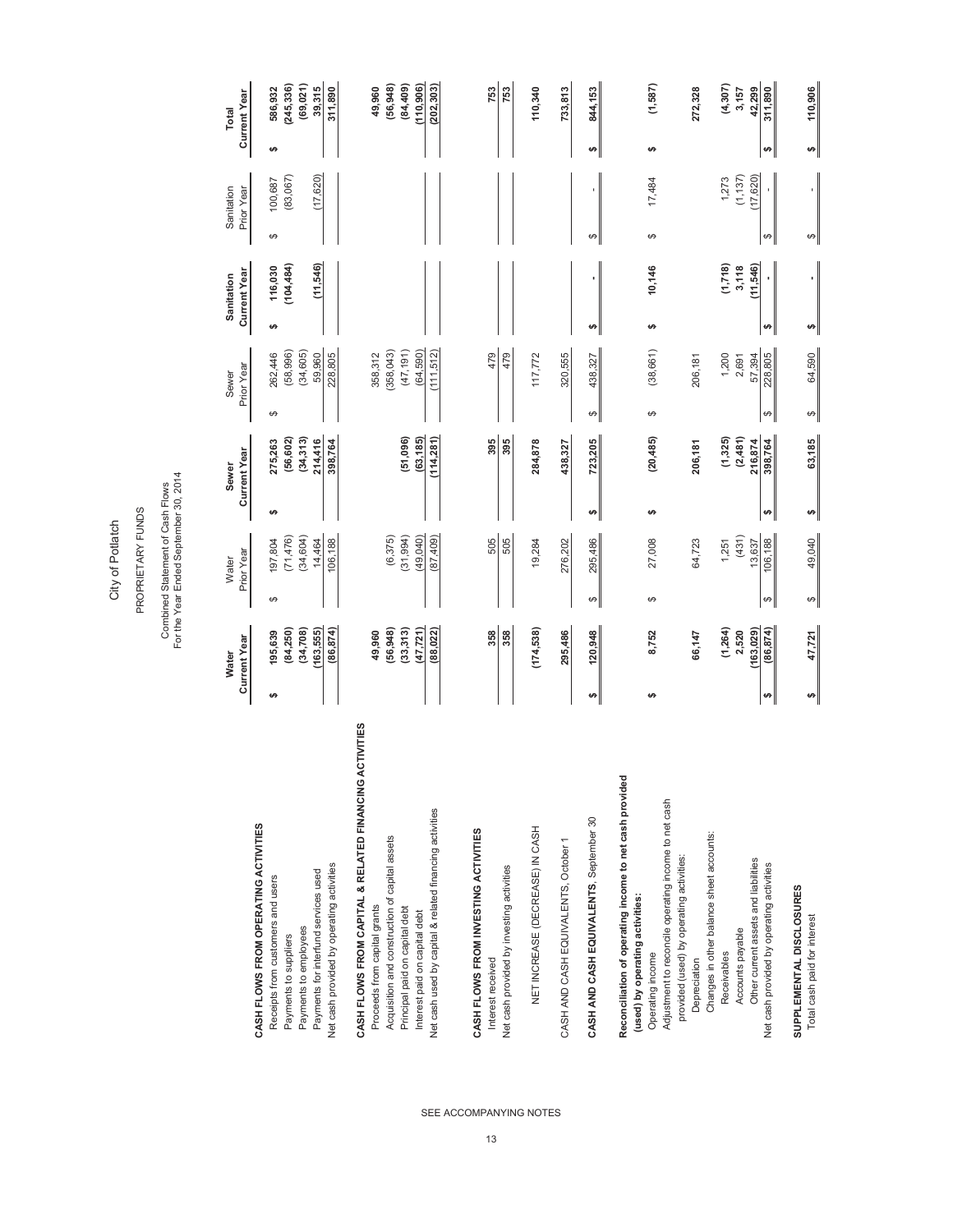## City of Potlatch

## STATEMENT OF FIDUCIARY NET POSITION - FIDUCIARY FUNDS September 30, 2014

|                                     |    | <b>River Ridge</b><br>Development |
|-------------------------------------|----|-----------------------------------|
| <b>ASSETS</b>                       |    |                                   |
| Cash and cash equivalents           | \$ | 936                               |
| <b>Total assets</b>                 | £. | 936                               |
| <b>LIABILITIES</b><br>Due to others |    | 936                               |
| <b>Total liabilities</b>            |    | 936                               |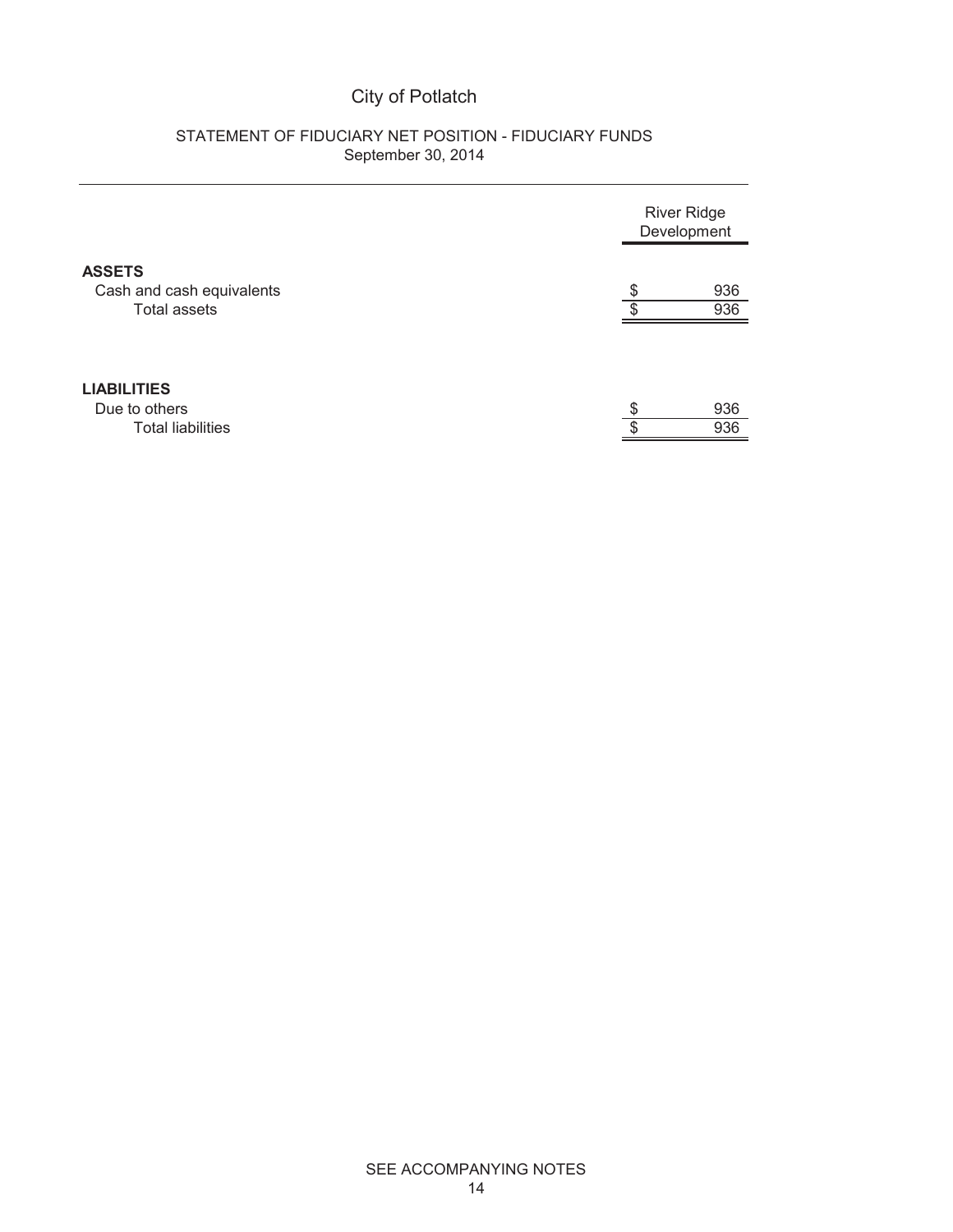## NOTES TO FINANCIAL STATEMENTS Year Ended September 30, 2014

## **I. SUMMARY OF SIGNIFICANT ACCOUNTING POLICIES**

## **A. Reporting Entity**

The City of Potlatch, Idaho operates under a Mayor/Council form of government and provides the following services as authorized by its charter and by Title 50 of the Idaho Code: public safety, public works, streets, culture, recreation, and community development.

Generally accepted accounting principles require the City of Potlatch's financial statements to include component units. Component units are entities for which the City is considered to be financially accountable as defined in governmental accounting standards. The City of Potlatch has no component units.

## **B. Government-Wide and Fund Financial Statements**

The government-wide financial statements (i.e., the Statement of Net Position and the Statement of Activities) report information on all of the nonfiduciary activities of the City. Governmental activities, which normally are supported by taxes and intergovernmental revenues, are reported separately from business-type entities, which rely to a significant extent on fees and charges for support.

The Statement of Activities demonstrates the degree to which the direct expenses of a given function or segment is offset by program revenues. Direct expenses are those that are clearly identifiable with a specific function or segment. Program revenues include: (1) charges to customers or applicants who purchase, use or directly benefit from goods, services or privileges provided by a given function or segment; and (2) grants and contributions that are restricted to meeting the operational or capital requirements of a particular function or segment. Taxes and other items not properly included among program revenues are reported instead as general revenues.

Separate financial statements are provided for governmental funds, proprietary funds and fiduciary funds, even though the latter are excluded from the government-wide financial statements. Major individual governmental funds and major individual enterprise funds are reported as separate columns in the fund financial statements.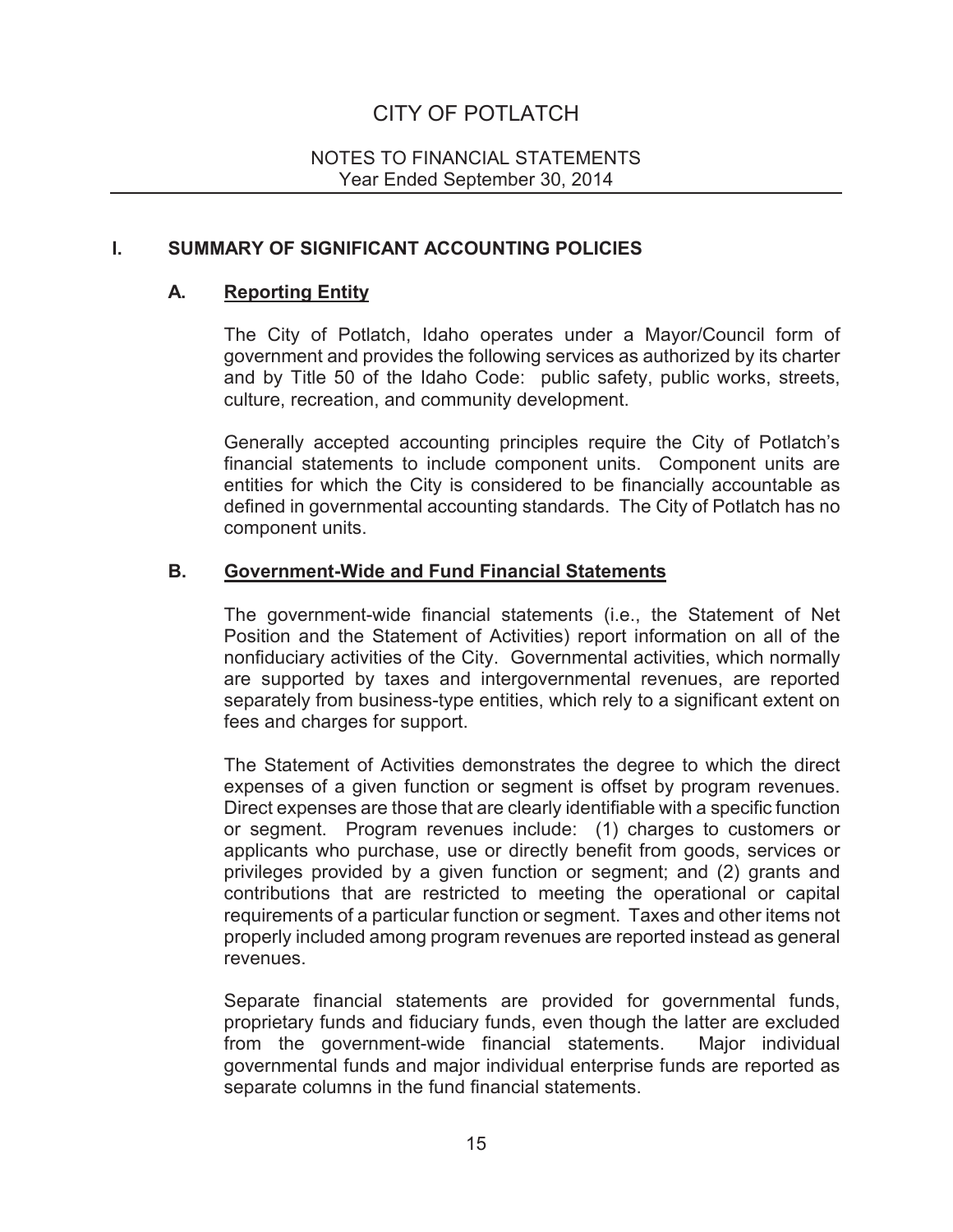## NOTES TO FINANCIAL STATEMENTS Year Ended September 30, 2014

## **I. SUMMARY OF SIGNIFICANT ACCOUNTING POLICIES (Continued)**

## **C. Measurement Focus, Basis of Accounting and Financial Statement Presentation**

The government-wide financial statements are reported using the economic resources management focus and the accrual basis of accounting, as are the proprietary fund and fiduciary fund financial statements. Revenues are recorded when earned and expenses are recorded when a liability is incurred, regardless of the timing of related cash flows. Property taxes are recognized as revenues in the year for which they are levied. Grants and similar items are recognized as revenue as soon as all eligibility requirements imposed by the provider have been met.

Governmental fund financial statements are reported using the current financial resources measurement focus and the modified accrual basis of accounting. Revenues are recognized as soon as they are both measurable and available. Revenues are considered to be available when they are collectible within the current period or soon enough thereafter to pay liabilities of the current period. For this purpose, the government considers revenues to be available if they are collected within 60 days of the end of the current fiscal period. Expenditures generally are recorded when a liability is incurred, as under accrual accounting. However, debt service expenditures, as well as expenditures related to compensated absences and claims and judgments, are recorded only when payment is due.

Property taxes, franchise taxes, licenses, and interest associated with the current fiscal period are all considered to be susceptible to accrual and so have been recognized as revenues of the current fiscal period. Only the portion of special assessments receivable due within the current fiscal period is considered to be susceptible to accrual as revenue of the current period. All other revenue items are considered to be measurable and available only when cash is received by the City.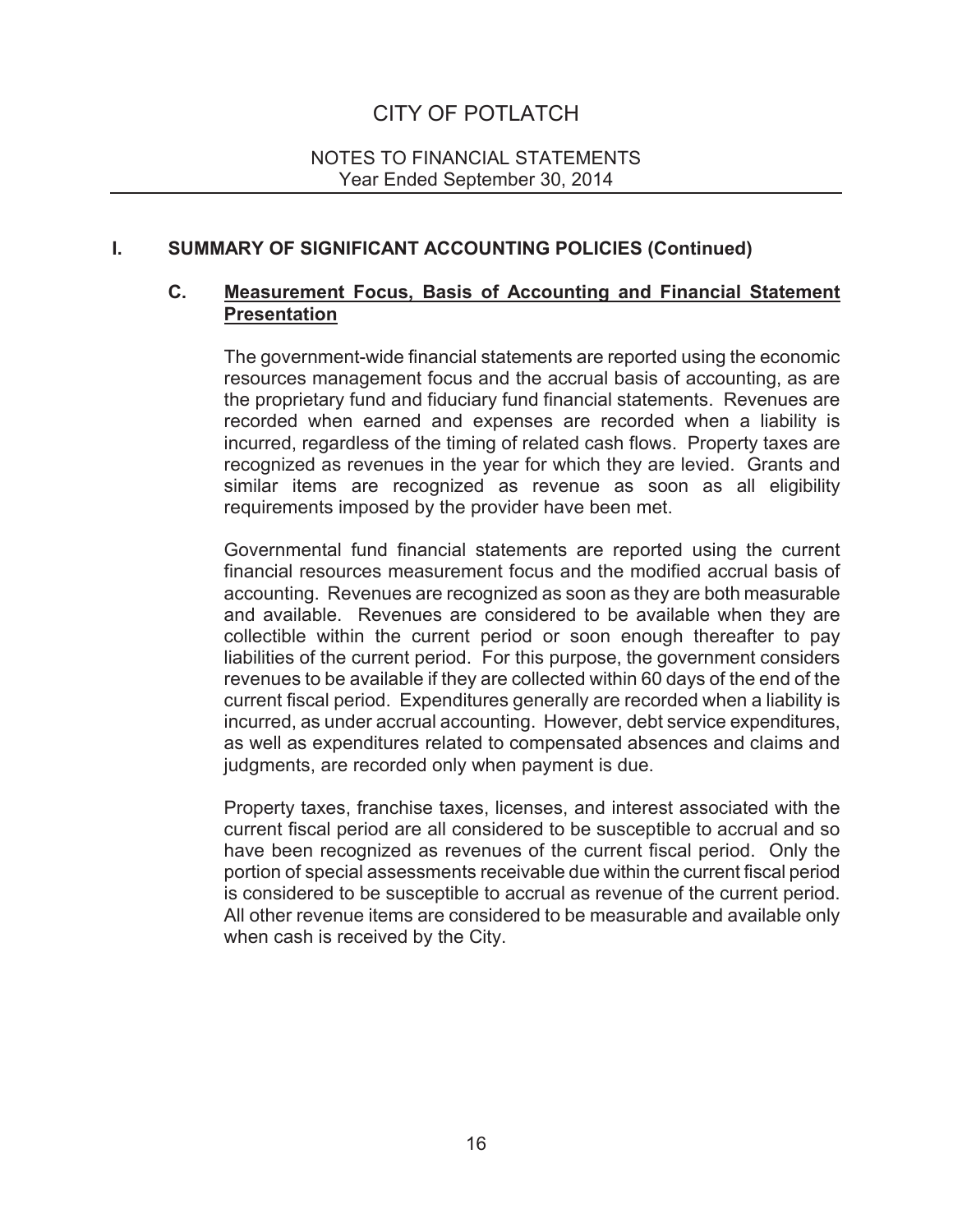## NOTES TO FINANCIAL STATEMENTS Year Ended September 30, 2014

## **I. SUMMARY OF SIGNIFICANT ACCOUNTING POLICIES (Continued)**

## **C. Measurement Focus, Basis of Accounting and Financial Statement Presentation (Continued)**

The City reports the following major governmental funds:

The *general fund* is the City's primary operating fund. It accounts for all financial resources of the general government except those required to be accounted for in another fund.

The City reports the following major proprietary funds:

The *water fund* accounts for the provision of water services to the residents of the City.

The *sewer fund* accounts for the provision of sewer services to the residents of the City.

The *sanitation fund* accounts for the provision of sanitation and related services to the residents of the City.

Private-sector standards of accounting and financial reporting issued prior to December 1, 1989 generally are followed in both the government-wide and proprietary fund financial statements to the extent that those standards do not conflict with or contradict guidance of the Governmental Accounting Standards Board. Governments also have the option of following subsequent private-sector guidance for their business-type activities and enterprise funds, subject to this same limitation. The government has elected not to follow subsequent private-sector guidance.

Amounts reported as *program revenues* include: (1) charges to customers or applicants for goods, services or privileges provided; (2) operating grants and contributions; and (3) capital grants and contributions, including special assessments. Internally dedicated resources are reported as *general revenues* rather than as program revenues. Likewise, general revenues include all taxes.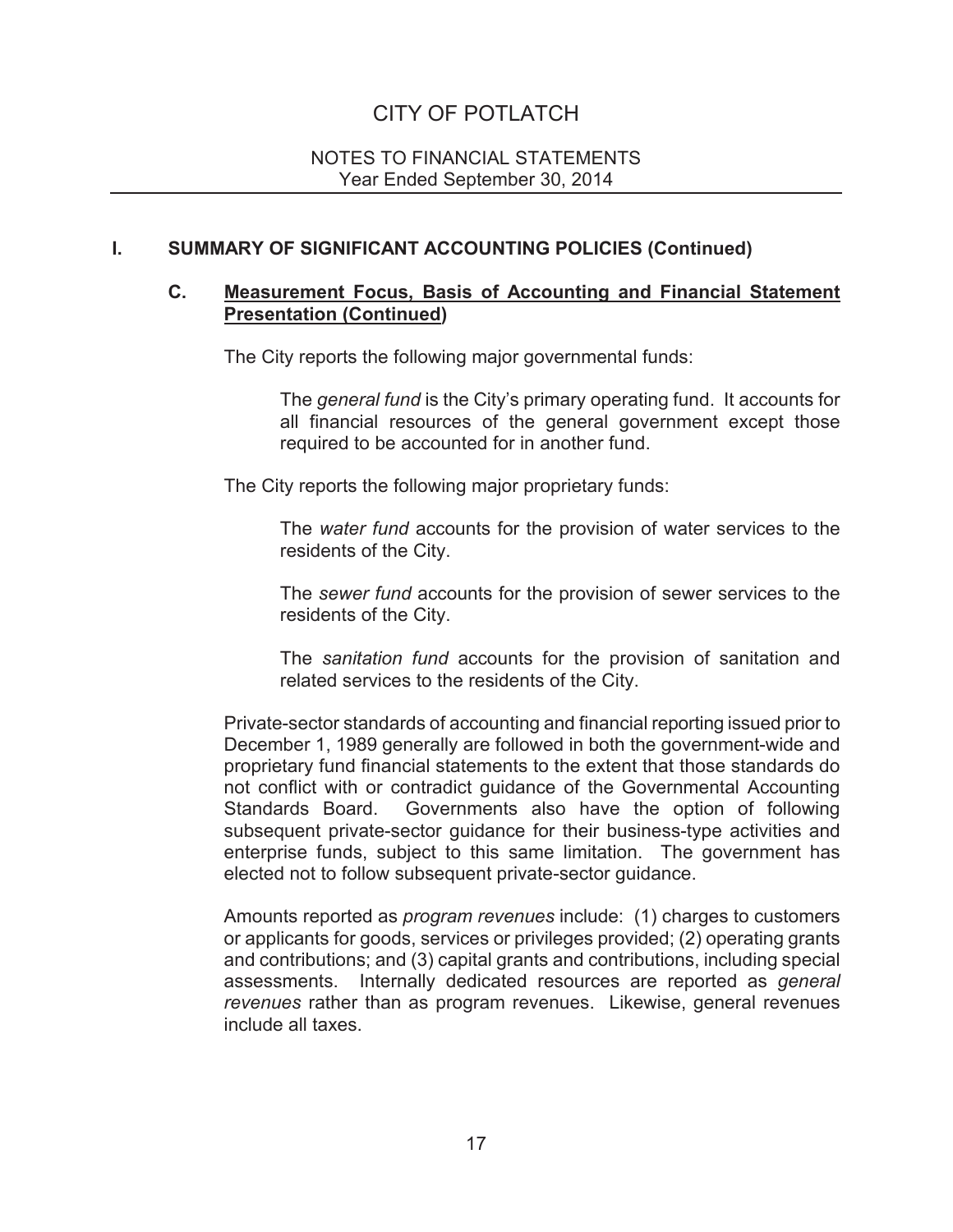## NOTES TO FINANCIAL STATEMENTS Year Ended September 30, 2014

## **I. SUMMARY OF SIGNIFICANT ACCOUNTING POLICIES (Continued)**

## **C. Measurement Focus, Basis of Accounting and Financial Statement Presentation (Continued)**

Proprietary funds distinguish *operating* revenues and expenses from *nonoperating* items. Operating revenues and expenses generally result from providing services and producing and delivering goods in connection with a proprietary fund's principal ongoing operations. The principal operating revenues of the City's proprietary funds are charges to customers for sales and services. The City also recognizes as operating revenue the portion of tap fees intended to recover the cost of connecting new customers to the system. Operating expenses for enterprise funds and internal service funds include the cost of sales and services, administrative expenses and depreciation on capital assets. All revenues and expenses not meeting this definition are reported as nonoperating revenues and expenses.

## **D. Assets, Liabilities, Deferred Outflows/Inflows of Resources, and Net Position/Fund Balance**

1. Deposits and Investments

The City's cash and cash equivalents are considered to be cash on hand, demand deposits, and short-term investments with original maturities of three months or less from the date of acquisition.

State statutes authorize the City to invest in: obligations of the State of Idaho and its agencies, U.S. Treasury and U.S. agencies, municipal bonds, repurchase agreements, tax and revenue anticipation bonds, notes, and the State Treasurer's Investment Pool.

2. Receivables and Payables

Transactions between funds that are outstanding at the end of the year are reported as "interfund balances" on the Balance Sheet.

All trade receivables are shown net of an allowance for uncollectibles. There is no allowance for uncollectible property tax receivable accounts due to management's determination that these amounts are immaterial.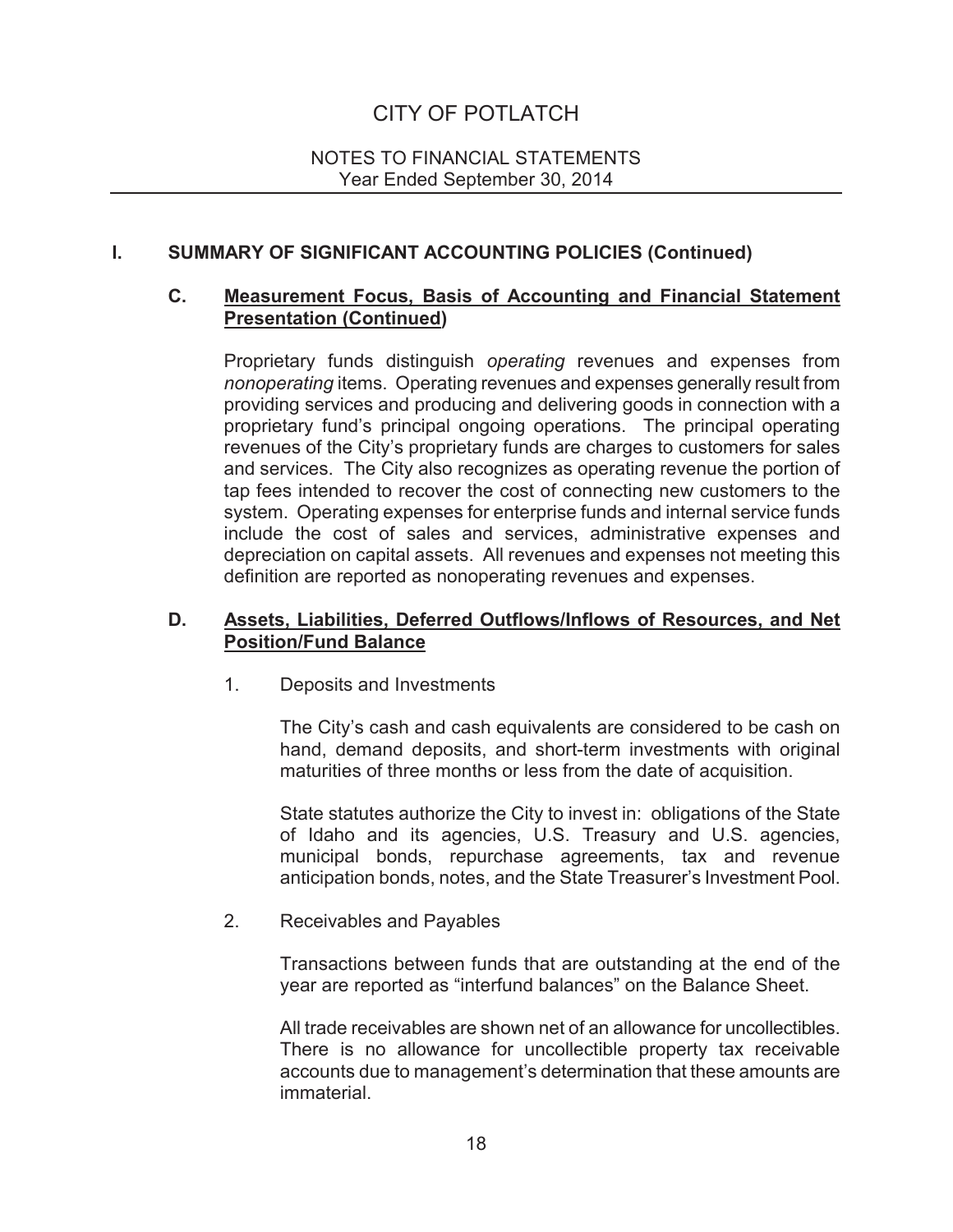## NOTES TO FINANCIAL STATEMENTS Year Ended September 30, 2014

## **I. SUMMARY OF SIGNIFICANT ACCOUNTING POLICIES (Continued)**

## **D. Assets, Liabilities, Deferred Outflows/Inflows of Resources, and Net Position/Fund Balance (Continued)**

2. Receivables and Payables (Continued)

Property taxes are levied in September on the current assessed value of all real and personal property located in the City. Property taxes are due on December 20 of the levy year and June 20 of the following year and are considered delinquent the day following the due date. The taxes are collected by Latah County, Idaho, and remitted to the City in the month following collection by the County. A lien is filed on the property three years from the date of delinquency.

District assessed market value and tax levy rates:

|      |   | <b>Total Market</b> |         |
|------|---|---------------------|---------|
|      |   | Valuation           | Levy    |
| 2014 | S | 23,524,528          | 0.5692% |
| 2013 |   | 22,744,220          | 0.5630% |
| 2012 |   | 23,931,652          | 0.5393% |
| 2011 |   | 23,664,565          | 0.5267% |
| 2010 |   | 23,669,514          | 0.5040% |

3. Net Position/Fund Balances

Program expenses are allocated to restricted program revenue first and then to the next highest level of net position/fund balance restrictions when both restricted and unrestricted resources are available.

The Governmental Accounting Standards Board (GASB) defines the different types of fund balances that a governmental entity must use for financial reporting purposes. GASB requires the fund balance amounts to be properly reported within one of the fund balance categories below: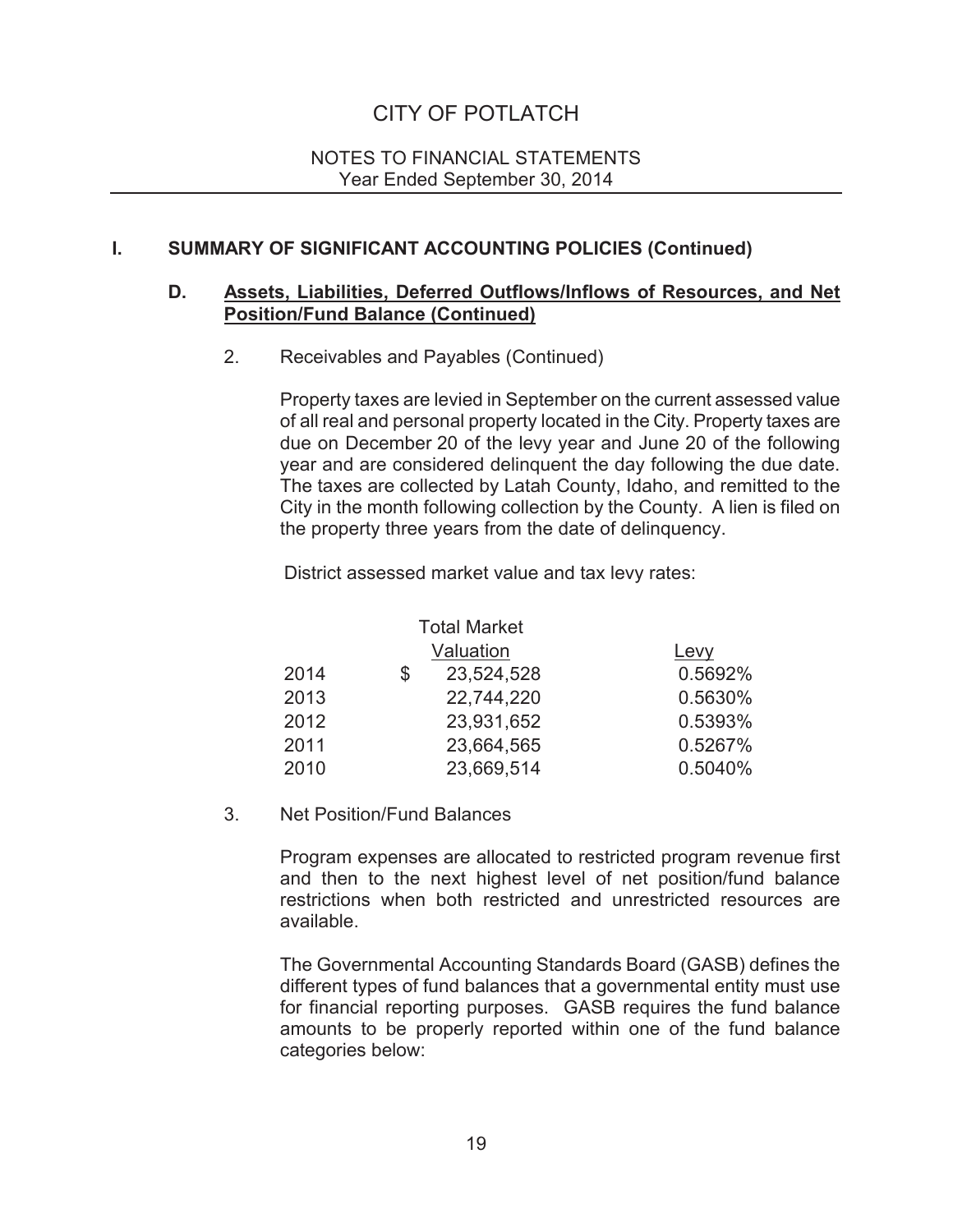## NOTES TO FINANCIAL STATEMENTS Year Ended September 30, 2014

## **I. SUMMARY OF SIGNIFICANT ACCOUNTING POLICIES (Continued)**

## **D. Assets, Liabilities, Deferred Outflows/Inflows of Resources, and Net Position/Fund Balance Equity (Continued)**

3. Net Position/Fund Balances (Continued)

#### **Nonspendable**

Includes amounts that cannot be spent because they are either (1) not in spendable form, or (2) legally or contractually required to be maintained intact.

#### **Restricted**

Includes amounts that can be spent only for the specific purpose stipulated by external resource providers, constitutional provisions, or enabling legislation.

#### **Committed**

Includes amounts that can only be used for the specific purposes determined by a formal action of the government's highest level of decision-making authority.

#### **Assigned**

Includes amounts that are intended to be used by the government for specific purposes, but do not meet the criteria to be classified as restricted or committed.

#### **Unassigned**

Residual classification of fund balance that includes all spendable amounts that have not been restricted, committed, or assigned.

At times, certain proceeds of the City's bonds, as well as certain resources set aside for their repayment, are classified as restricted assets on the Balance Sheet because their use is limited by applicable bond covenants. The City does have assigned assets relating to the accumulated revenues from cultures and recreation.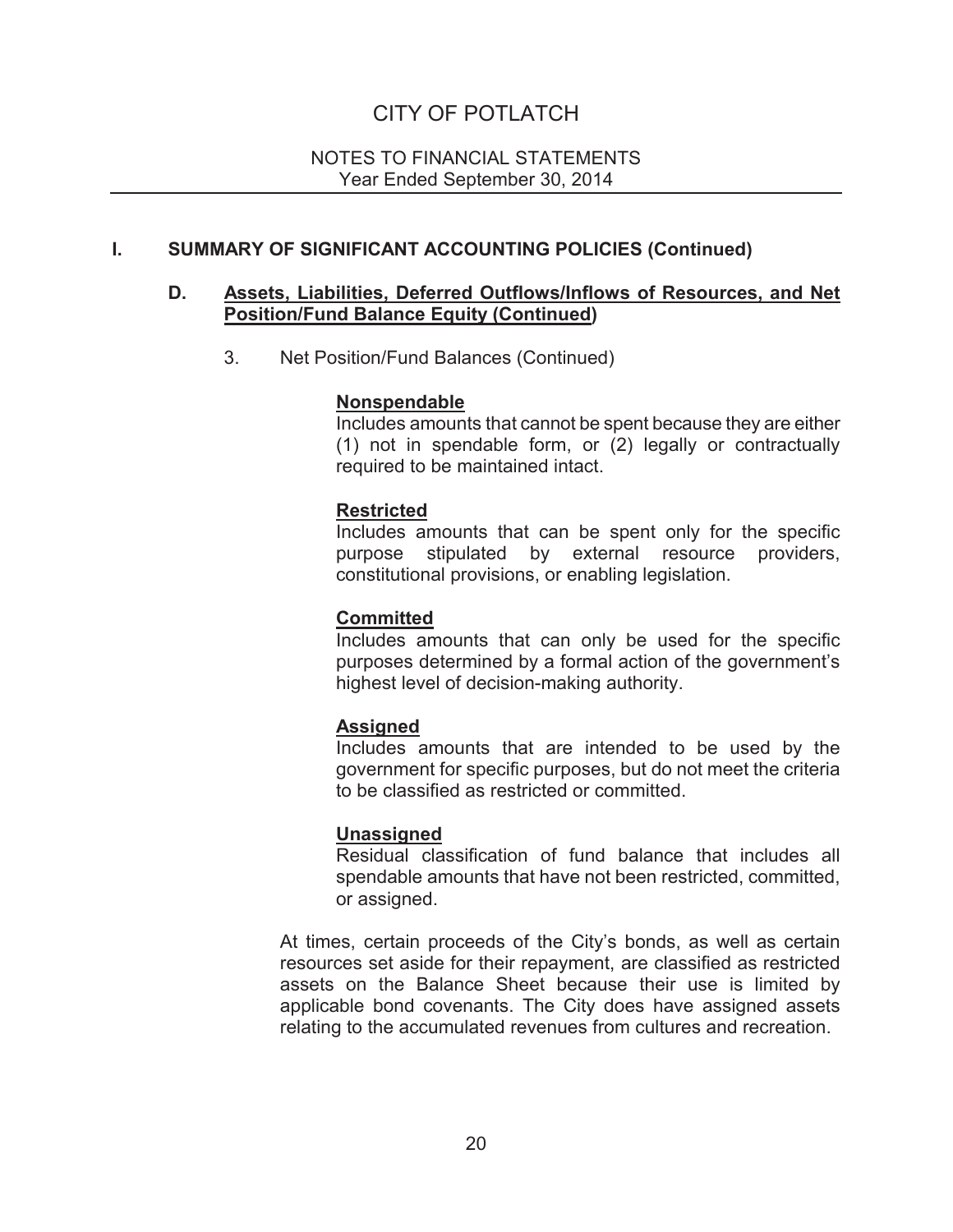## NOTES TO FINANCIAL STATEMENTS Year Ended September 30, 2014

## **I. SUMMARY OF SIGNIFICANT ACCOUNTING POLICIES (Continued)**

## **D. Assets, Liabilities, Deferred Outflows/Inflows of Resources, and Net Position/Fund Balance Equity (Continued)**

## 4. Capital Assets

Capital assets, which include property, plant, equipment, and infrastructure assets (e.g., roads, bridges, sidewalks, and similar items) are reported in the applicable governmental or business-type activities columns in the government-wide financial statements. Capital assets are defined by the City as assets with an initial individual cost of more than \$5,000 and an estimated useful life in excess of three years. Such assets are recorded at historical cost or estimated historical cost if purchased or constructed. Donated capital assets are recorded at estimated fair market value at the date of donation. The costs of normal maintenance and repairs that do not add value or materially extend asset lives are not capitalized.

Major outlays for capital assets and improvements are capitalized as projects are constructed. Property, plant and equipment of the primary government, as well as the component units, are depreciated using the straight-line method over the following estimated useful lives:

| <b>Asset Type</b>                     | Years   |
|---------------------------------------|---------|
| <b>Buildings and structures</b>       | 40      |
| Infrastructure and industrial systems | 40      |
| Machinery and equipment               | 7 to 10 |

#### 5. Deferred Outflows/Inflows of Resources

In addition to assets, the statement of net position and balance sheet will sometimes report a separate section for deferred outflows of resources. This separate financial statement element, deferred outflows of resources, represents a consumption of net position that applies to a future period and so will not be recognized as an outflow of resources (expense/expenditure) until then. The City does not have any items that qualify for reporting in this category in the current year.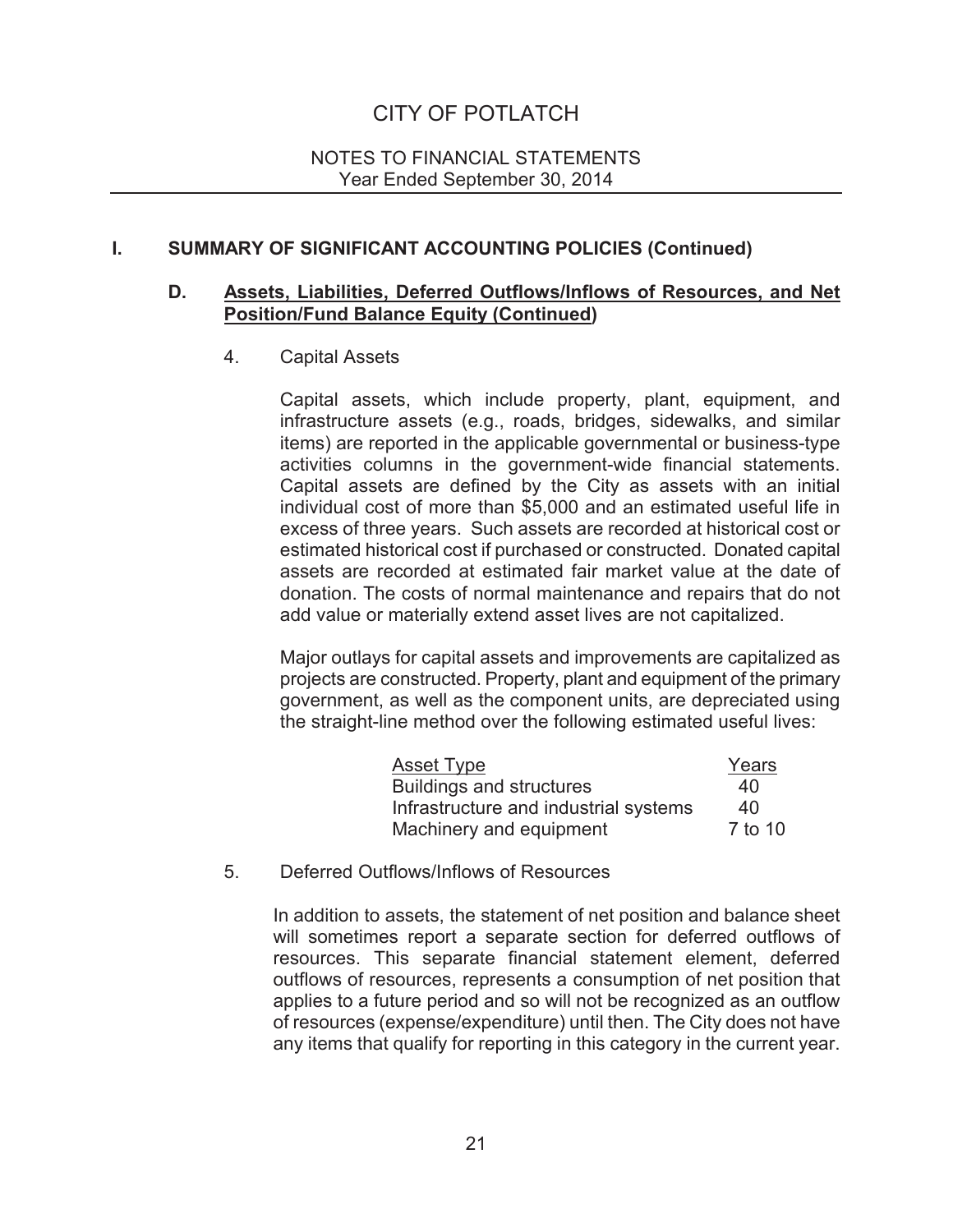## NOTES TO FINANCIAL STATEMENTS Year Ended September 30, 2014

## **I. SUMMARY OF SIGNIFICANT ACCOUNTING POLICIES (Continued)**

## **D. Assets, Liabilities, Deferred Outflows/Inflows of Resources, and Net Position/Fund Balance Equity (Continued)**

5. Deferred Outflows/Inflows of Resources (Continued)

In addition to liabilities, the statement of net position and balance sheet will sometimes report a separate section for deferred inflows of resources. This separate financial statement element, deferred inflows of resources, represents an acquisition of net position that applies to a future period and so will not be recognized as an inflow of resources (revenue) until that time. The City has only one type of item, which arises only under a modified accrual basis of accounting that qualifies for reporting in this category. Accordingly, the item, *unavailable revenue*, is reported only in the governmental funds balance sheet. The governmental funds report unavailable revenues from one source: property taxes. These amounts are deferred and recognized as an inflow of resources in the period that the amounts become available.

6. Compensated Absences

Vested or accumulated vacation leave that is expected to be liquidated with expendable available financial resources is reported as an expenditure of the governmental fund that will pay it. Amounts of vested or accumulated vacation leave that are not expected to be liquidated with expendable available financial resources are reported in the payroll service fund for governmental funds. Vested or accumulated vacation leave of proprietary funds is recorded as an expense and liability of those funds as the benefits accrue to employees. No liability is recorded for nonvesting accumulating rights to receive sick pay benefits.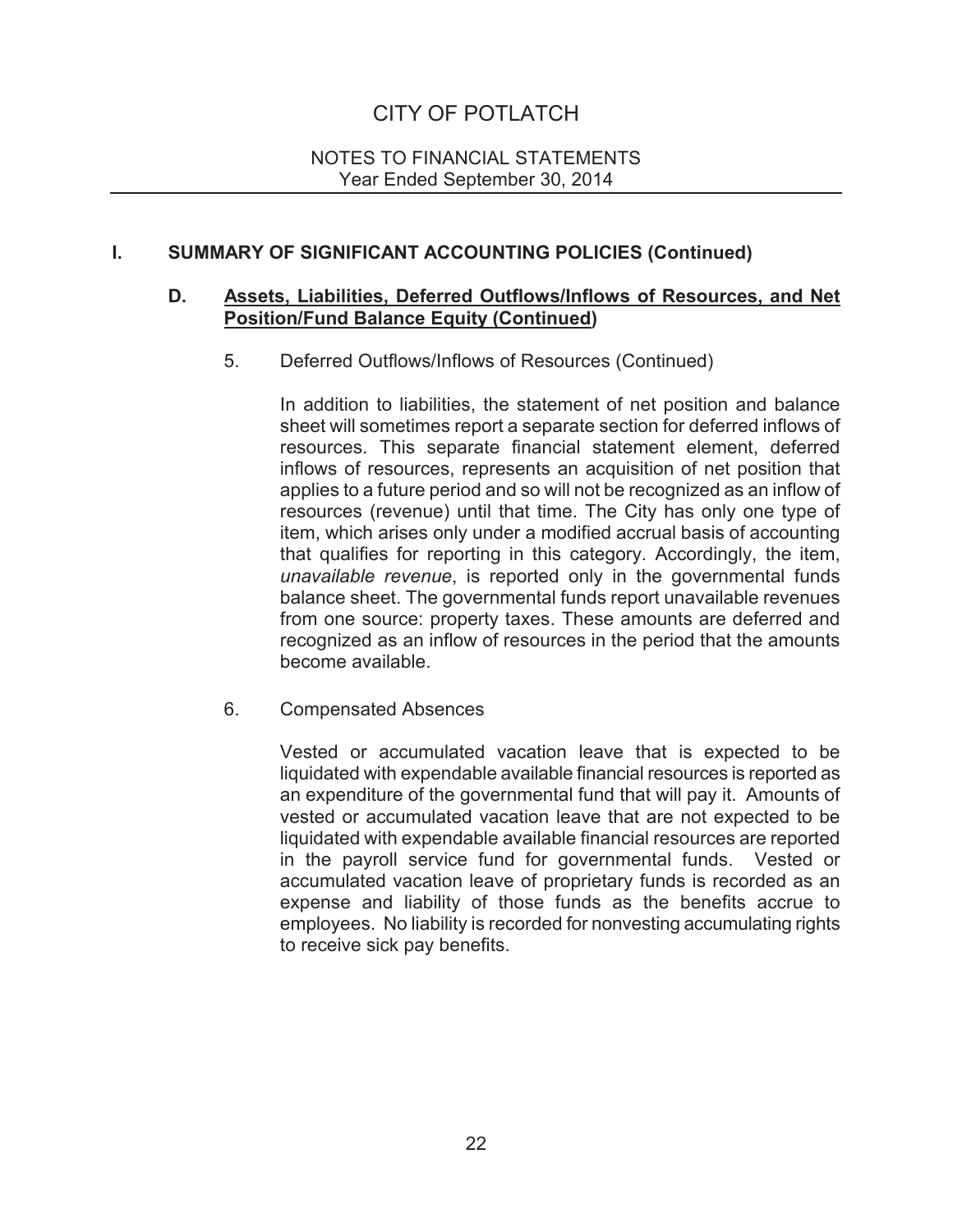## NOTES TO FINANCIAL STATEMENTS Year Ended September 30, 2014

## **I. SUMMARY OF SIGNIFICANT ACCOUNTING POLICIES (Continued)**

## **D. Assets, Liabilities, Deferred Outflows/Inflows of Resources, and Net Position/Fund Balance Equity (Continued)**

7. Long-Term Obligations

In the government-wide financial statements and proprietary fund types in the fund financial statements, long-term debt and other longterm obligations are reported as liabilities in the applicable governmental activities, business-type activities or proprietary fund type statement of net position. Bond premiums and discounts, as well as issuance costs, are deferred and amortized over the life of the bonds using the straight-line method. Bonds payable are reported net of the applicable bond premium or discount. Bond issuance costs are reported as deferred charges and amortized over the term of the related debt.

In the fund financial statements, governmental fund types recognize bond premiums and discounts, as well as bond issuance costs, during the current period. The face amount of debt issued is reported as other financing sources. Premiums received on debt issuances are reported as other financing sources while discounts on debt issuances are reported as other financing uses. Issuance costs, whether or not withheld from the actual debt proceeds received, are reported as debt service expenditures.

8. Comparative Data/Reclassifications

Comparative total data for the prior year have been presented only for individual enterprise funds in the fund financial statements in order to provide an understanding of the changes in the financial position and operations of these funds.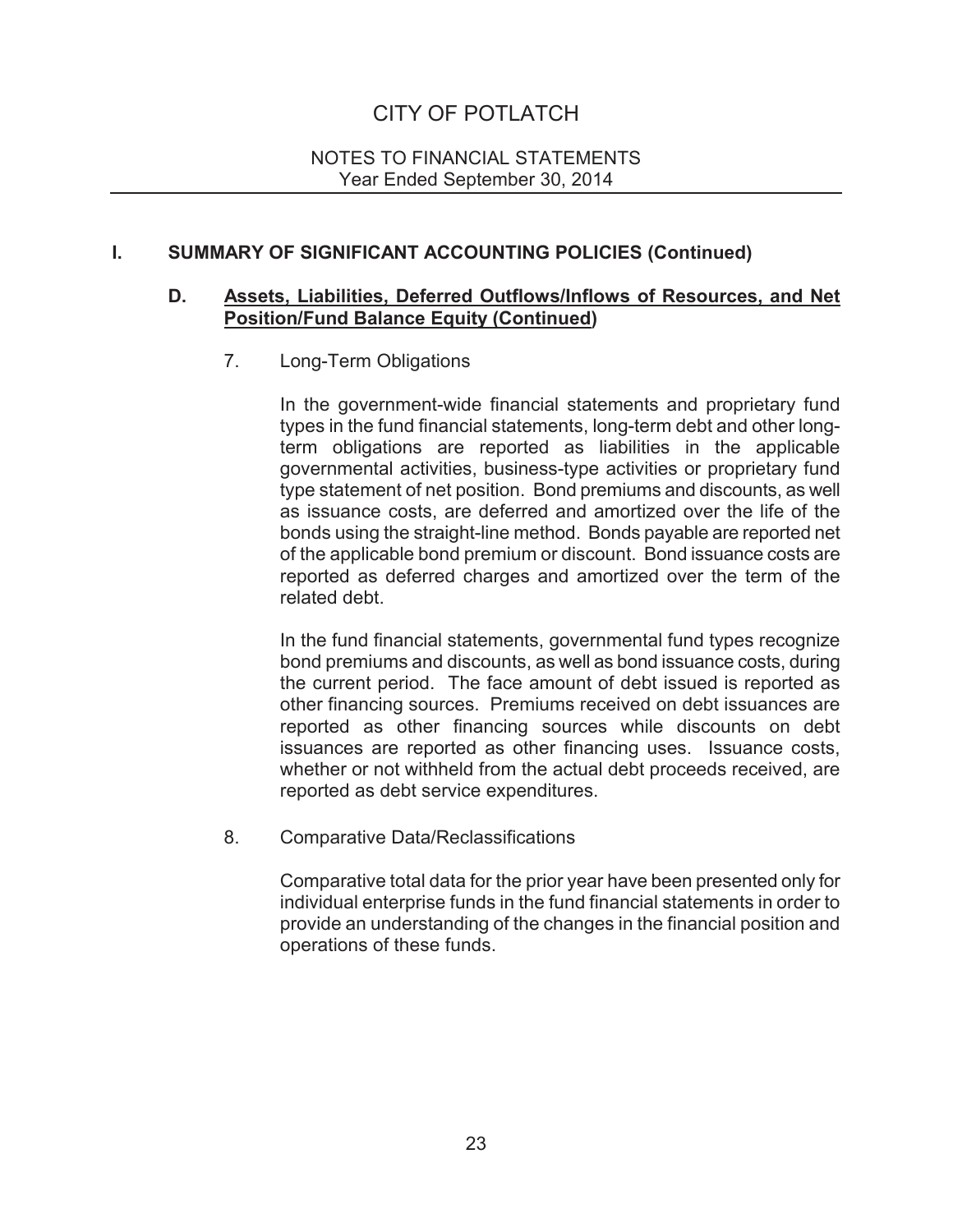## NOTES TO FINANCIAL STATEMENTS Year Ended September 30, 2014

## **I. SUMMARY OF SIGNIFICANT ACCOUNTING POLICIES (Continued)**

## **D. Assets, Liabilities, Deferred Outflows/Inflows of Resources, and Net Position/Fund Balance Equity (Continued)**

9. Use of Estimates

Management of the City uses estimates and assumptions in preparing financial statements in accordance with United States generally accepted accounting principles. Those estimates and assumptions affect the reported amounts of assets and liabilities, the disclosure of contingent assets and liabilities, and the reported revenues and expenses. Actual results could vary from the estimates that management uses.

## **II. BUDGETARY AND LEGAL COMPLIANCE**

#### **A. Budgetary Information**

The City Council follows these procedures in establishing the budgetary data reflected in the financial statements:

The Mayor submits a proposed operating budget to the City Council for the upcoming fiscal year. The operating budget includes proposed expenditures and the means of financing them. Public hearings are conducted to obtain taxpayer comments.

The City Council legally enacts the budget through passage of an ordinance, which is filed with the Secretary of State. The budget covers all governmental and proprietary fund types. The City adopts budgets on the modified accrual basis of accounting for all governmental fund types. The City adopts budgets on the accrual basis of accounting for proprietary fund types. At any time during the fiscal year, the City Council may amend the appropriation ordinance by following the same procedures used during the budget adoption process. During the current fiscal year, the City incurred expenditures in excess of budget in the General Fund.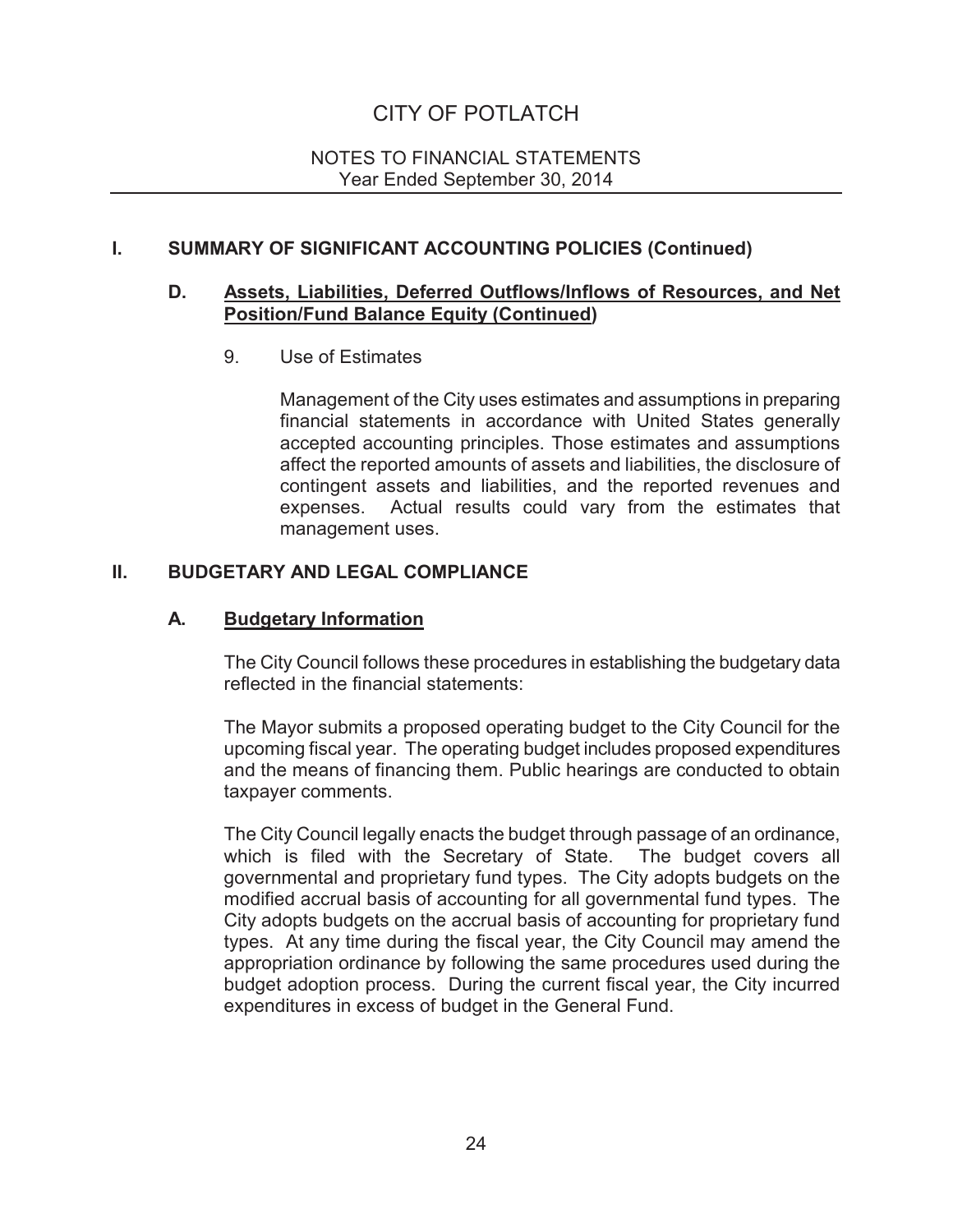## NOTES TO FINANCIAL STATEMENTS Year Ended September 30, 2014

## **III. DETAILED NOTES ON ALL FUNDS AND ACCOUNT GROUPS**

#### **A. Cash and Equivalents**

The carrying amount of the City's deposits at year end was \$213,323 and the bank balance was \$228,630. Of the bank balance, \$228,630 was covered by federal depository insurance. The City also had \$727,482 held by the Idaho State Treasurer's Local Government Investment Pool and approximates market value.

*Interest Rate Risk.* Interest rate risk is the risk that changes in interest rates will reduce the value of the City's investments. The City does not have a policy regarding interest rate risk.

*Custodial Risk.* Custodial risk is the risk that, in the event of the failure of the investment custodian, the City will not be able to recover the value of its investments or collateral securities that are in the possession of the custodian. The City owns a percentage of each investment held by the Idaho State Treasurer's Local Government Investment Pool and the Pool diversifies investments to minimize credit risk to any individual government. The City's investment in the Idaho State Treasurer's Local Government Investment Pool has not been issued an external credit quality rating.

*Concentration of Credit Risk.* The City has no policy on the amount they may invest in any one issuer.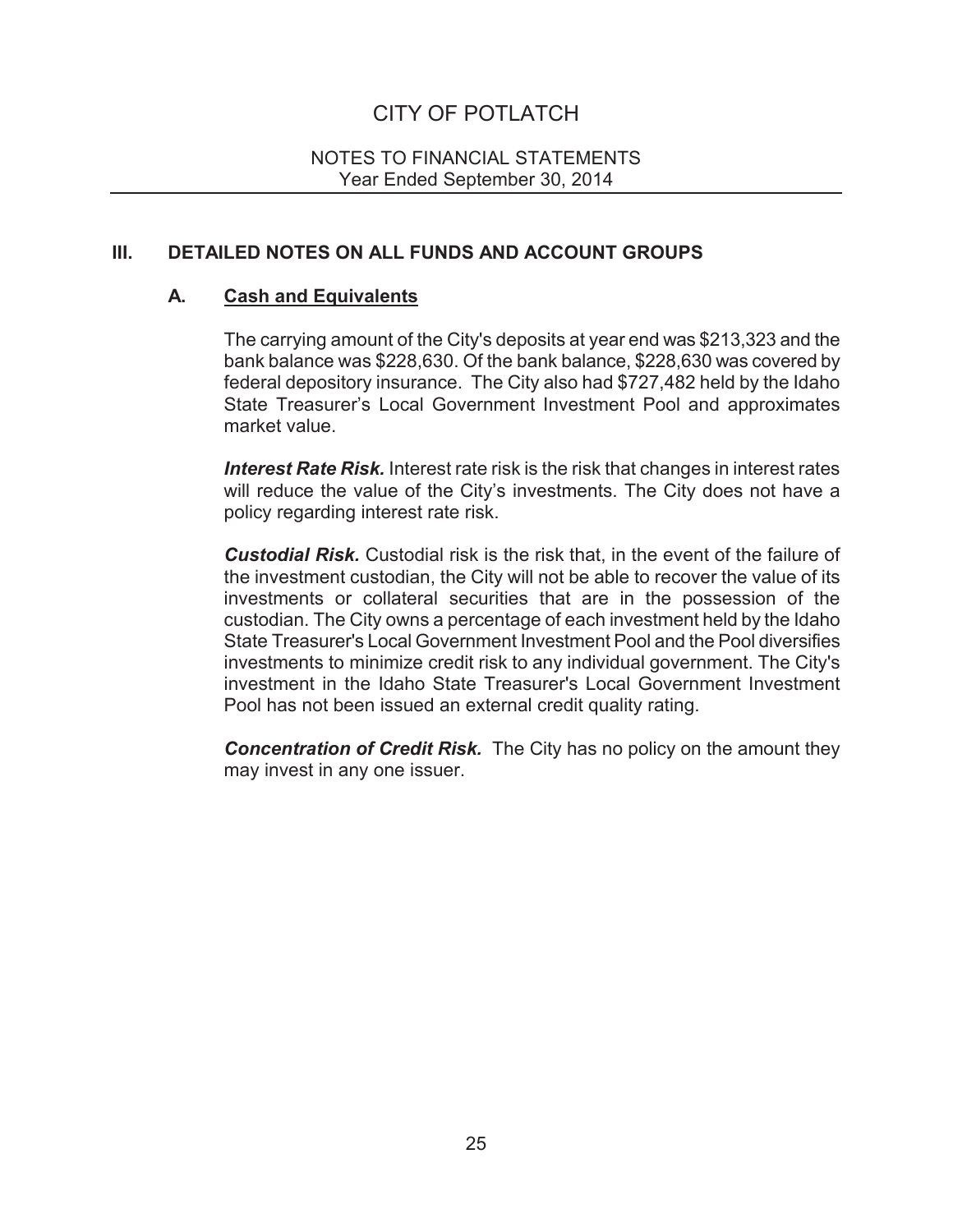## NOTES TO FINANCIAL STATEMENTS Year Ended September 30, 2014

## **III. DETAILED NOTES ON ALL FUNDS AND ACCOUNT GROUPS (Continued)**

## **B. Capital Assets**

Capital asset activity for the year ended September 30, 2014 was as follows:

#### **Governmental activities:**

|                                             | Beginning<br><b>Balance</b> |           | Increases |                  | Decreases |          | Ending<br><b>Balance</b> |                  |
|---------------------------------------------|-----------------------------|-----------|-----------|------------------|-----------|----------|--------------------------|------------------|
| Capital assets not being depreciated:       | \$                          |           | \$        |                  |           |          | \$                       |                  |
| Land<br>Construction in progress            |                             | 31,745    |           | 135,000<br>8,000 |           |          |                          | 166,745<br>8,000 |
| Total capital assets not being depreciated  |                             | 31,745    |           | 143,000          |           |          |                          | 174,745          |
| Capital assets being depreciated:           |                             |           |           |                  |           |          |                          |                  |
| Buildings & improvements                    |                             | 1,248,543 |           | 95,566           |           |          |                          | 1,344,109        |
| <b>Vehicles</b>                             |                             | 28,224    |           |                  |           |          |                          | 28,224           |
| Equipment                                   |                             | 137,861   |           |                  | \$        | (15,000) |                          | 122,861          |
| Total capital assets being depreciated      |                             | 1,414,628 |           | 95,566           |           | (15,000) |                          | 1,495,194        |
| Less accumulated depreciation for:          |                             |           |           |                  |           |          |                          |                  |
| <b>Buildings</b>                            |                             | (313,078) |           | (30, 427)        |           |          |                          | (343,505)        |
| Vehicles                                    |                             | (28, 224) |           |                  |           |          |                          | (28, 224)        |
| Equipment                                   |                             | (110,528) |           | (4,236)          |           | 15,000   |                          | (99,764)         |
| Total accumulated depreciation              |                             | (451,830) |           |                  |           | 15,000   |                          | (471,493)        |
| Total capital assets being depreciated, net |                             | 962,798   |           | 95,566           |           |          |                          | 1,023,701        |
| Governmental activities capital assets, net | \$                          | 994,543   |           | 238,566          | \$        |          |                          | 1,198,446        |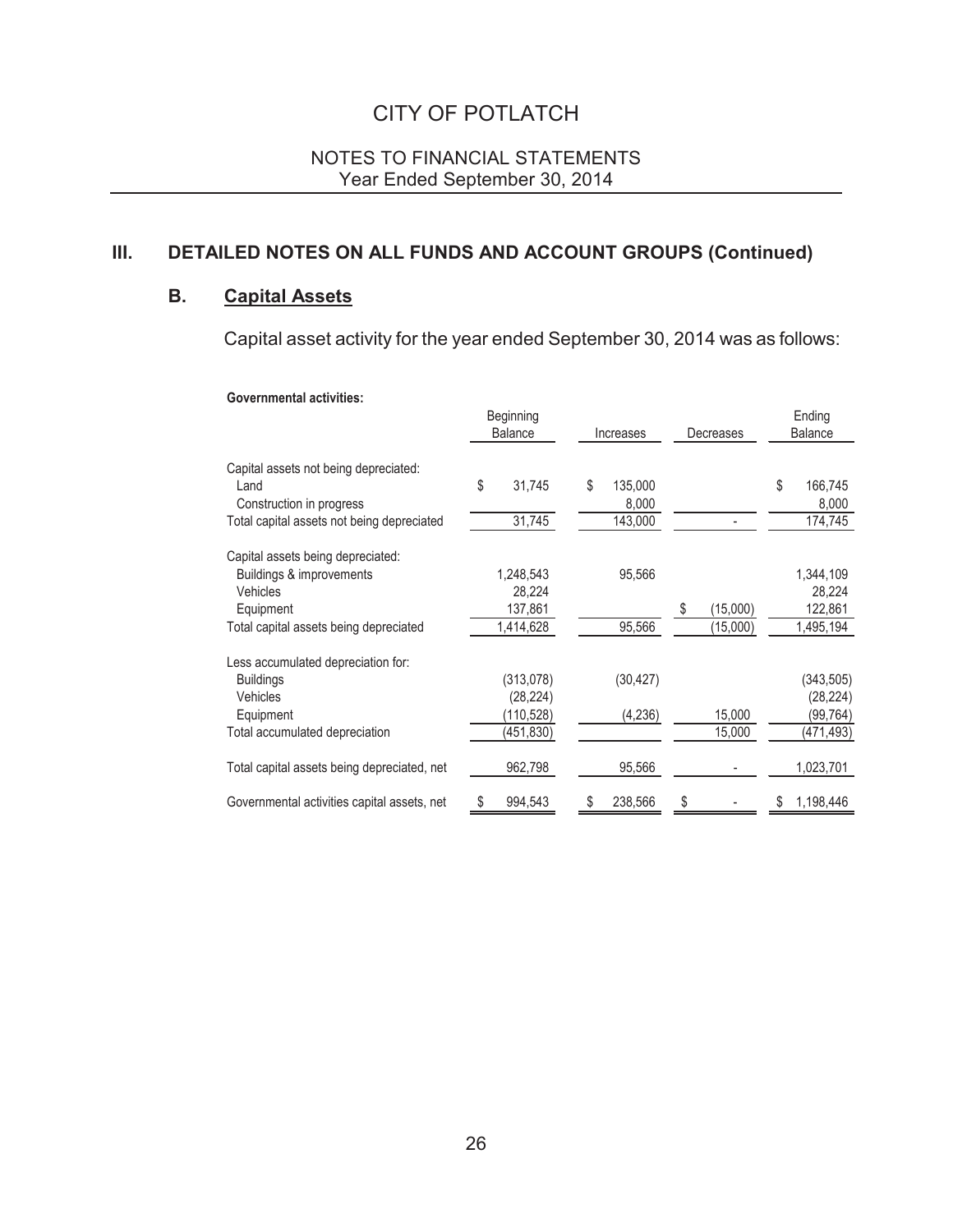## NOTES TO FINANCIAL STATEMENTS Year Ended September 30, 2014

## **III. DETAILED NOTES ON ALL FUNDS AND ACCOUNT GROUPS (Continued)**

## **B. Capital Assets (Continued)**

## **Business-type activities:**

|                                              | Beginning<br><b>Balance</b> | Increases    | Decreases | Ending<br><b>Balance</b> |
|----------------------------------------------|-----------------------------|--------------|-----------|--------------------------|
| Capital assets not being depreciated:        |                             |              |           |                          |
| Land                                         | \$<br>155,460               |              |           | \$<br>155,460            |
| Construction in progress                     |                             |              |           |                          |
| Total capital assets not being depreciated   | 155,460                     |              |           | 155,460                  |
| Capital assets being depreciated:            |                             |              |           |                          |
| <b>Buildings</b>                             | 10,400                      |              |           | 10,400                   |
| Water systems                                | 2,414,046                   | \$<br>56,948 |           | 2,470,994                |
| Equipment                                    | 130,498                     |              |           | 130,498                  |
| Sewer systems                                | 8,134,672                   |              |           | 8,134,672                |
| Total capital assets being depreciated       | 10,689,616                  | 56,948       |           | 10,746,564               |
| Less accumulated depreciation for:           |                             |              |           |                          |
| <b>Buildings</b>                             | (10, 400)                   |              |           | (10, 400)                |
| Water systems                                | (554,135)                   | (63,022)     |           | (617, 157)               |
| Equipment                                    | (101, 854)                  | (6, 250)     |           | (108, 104)               |
| Sewer systems                                | (730,675)                   | (203,056)    |           | (933, 731)               |
| Total accumulated depreciation               | (1,397,064)                 |              |           | (1,669,392)              |
| Total capital assets being depreciated, net  | 9,292,552                   | 56,948       |           | 9,077,172                |
| Business-type activities capital assets, net | 9,448,012                   | 56,948       | \$        | 9,232,632                |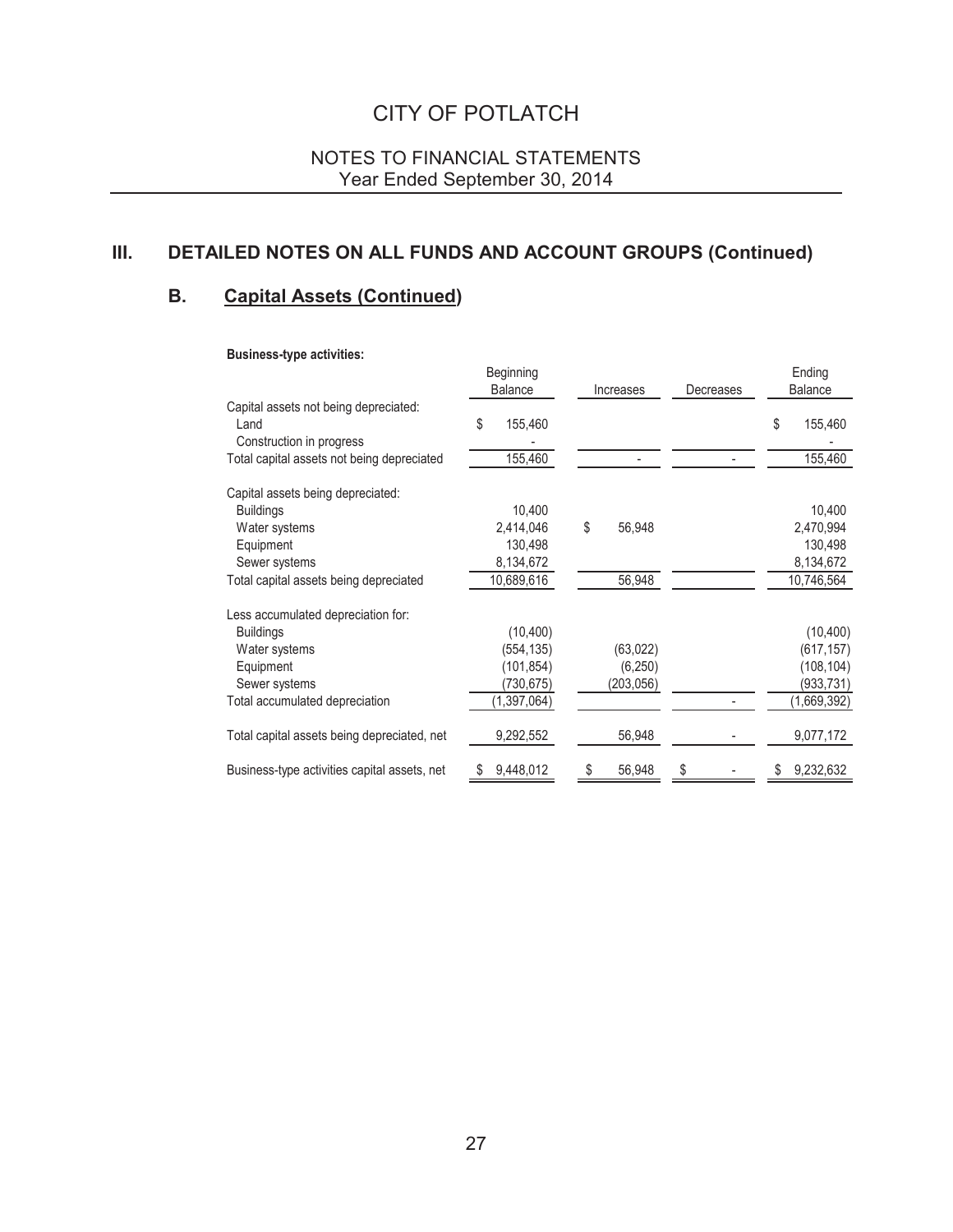## NOTES TO FINANCIAL STATEMENTS Year Ended September 30, 2014

## **III. DETAILED NOTES ON ALL FUNDS AND ACCOUNT GROUPS (Continued)**

#### **B. Capital Assets (Continued)**

Depreciation expense was charged to functions/programs of the City as follows:

| Governmental activities:                              |    |         |
|-------------------------------------------------------|----|---------|
| General government                                    | \$ | 15,267  |
| Culture & recreation                                  |    | 11,093  |
| <b>Streets</b>                                        |    | 8,303   |
| Total depreciation expense - governmental activities  |    | 34,663  |
| Business-type activities:                             |    |         |
| Water                                                 | S  | 66,147  |
| Sewer                                                 |    | 206,181 |
| Total depreciation expense - business-type activities |    | 272,328 |

## **C. Long-Term Debt**

The City issued bonds where the City pledges income derived from the acquired or constructed assets to pay debt service. The City issued \$1,400,000 of revenue bonds in prior years for a water system improvement project. The City issued \$2,074,000 of USDA revenue bonds in prior years for a sewer system improvement project. The City also issued \$100,000 of DEQ sewer revenue bonds in the current year to pay off a prior interim loan relating to the sewer system improvement project. In the current year the City received \$555,269 on an interim note payable to the Idaho Department of Environmental Quality for the continuation of the sewer system improvement project. After project completion, the note will be refinanced using DEQ revenue bonds, which will be repaid in biannual installments over 20 years at 0.00% interest. A portion of the principal will be forgiven. The long-term debt outstanding at year end is as follows:

| Purpose                        | <b>Interest Rate</b> | Amount        |
|--------------------------------|----------------------|---------------|
| Water System Improvement Bonds | 4.125%               | \$1,123,549   |
| Sewer System Improvement Bonds | 3.250%               | \$1,898,072   |
| Sewer System Improvement Bonds | 0.000%               | 92.500<br>SS. |
| Sewer System Interim Financing | $0.000\%$            | \$1,053,358   |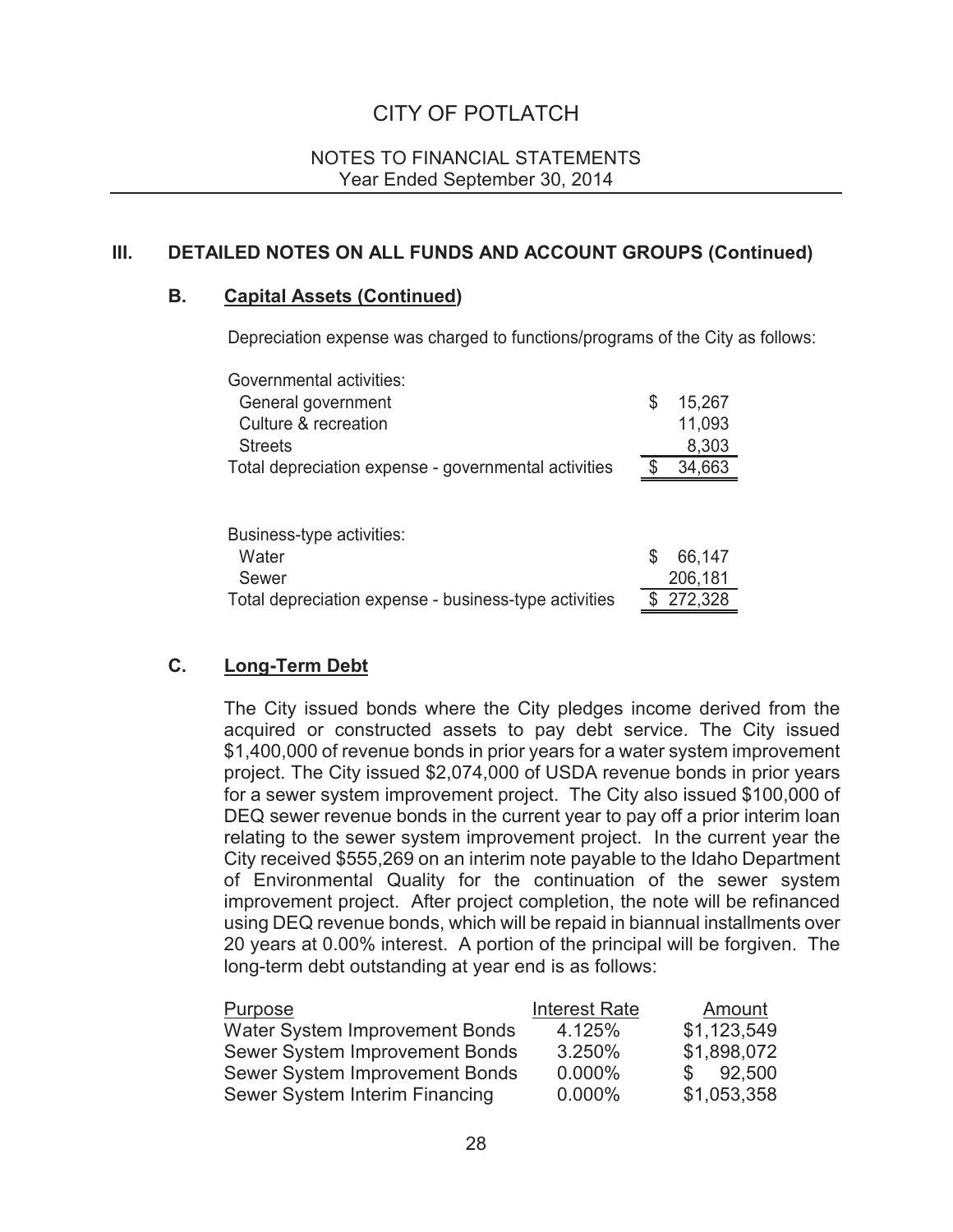## NOTES TO FINANCIAL STATEMENTS Year Ended September 30, 2014

## **III. DETAILED NOTES ON ALL FUNDS AND ACCOUNT GROUPS (Continued)**

## **C. Long-Term Debt (Continued)**

Long-term debt activity for the year ended September 30, 2014 was as follows:

|                                                                                                                          | Beginning<br><b>Balance</b> |                                  | Increase        |    | Decreases                        | Ending<br><b>Balance</b> |                                               |
|--------------------------------------------------------------------------------------------------------------------------|-----------------------------|----------------------------------|-----------------|----|----------------------------------|--------------------------|-----------------------------------------------|
| USDA water revenue bonds<br>DEQ sewer revenue bonds - 2013<br>USDA sewer revenue bonds<br>DEQ sewer revenue bonds - 2014 | \$                          | 1,156,862<br>97.500<br>1,944,167 | \$<br>1,053,358 | \$ | (33, 314)<br>(5,000)<br>(46,095) | \$                       | 1,123,548<br>92,500<br>1,898,072<br>1,053,358 |
|                                                                                                                          |                             | 3,198,529                        | \$<br>1,053,358 | S  | (84, 409)                        | S                        | 4, 167, 478                                   |
| Long-term interim financing                                                                                              |                             | 1,053,358                        | \$              | S  | (1,053,358)                      | \$                       |                                               |

| <b>Year Ending</b><br>September 30 | Principal     | Interest      |  |
|------------------------------------|---------------|---------------|--|
| 2015                               | \$<br>139,949 | \$<br>108,033 |  |
| 2016                               | 142,925       | 105,057       |  |
| 2017                               | 146,012       | 101,970       |  |
| 2018                               | 149,213       | 98,769        |  |
| 2019                               | 152,531       | 95,451        |  |
| 2020-2024                          | 816,855       | 423,055       |  |
| 2025-2029                          | 920,162       | 319,748       |  |
| 2030-2034                          | 1,036,497     | 195,911       |  |
| 2035-2039                          | 558,551       | 68,148        |  |
| 2040                               | 104,783       | 3,409         |  |
|                                    |               |               |  |
| Total                              | 4, 167, 478   | 1,519,551     |  |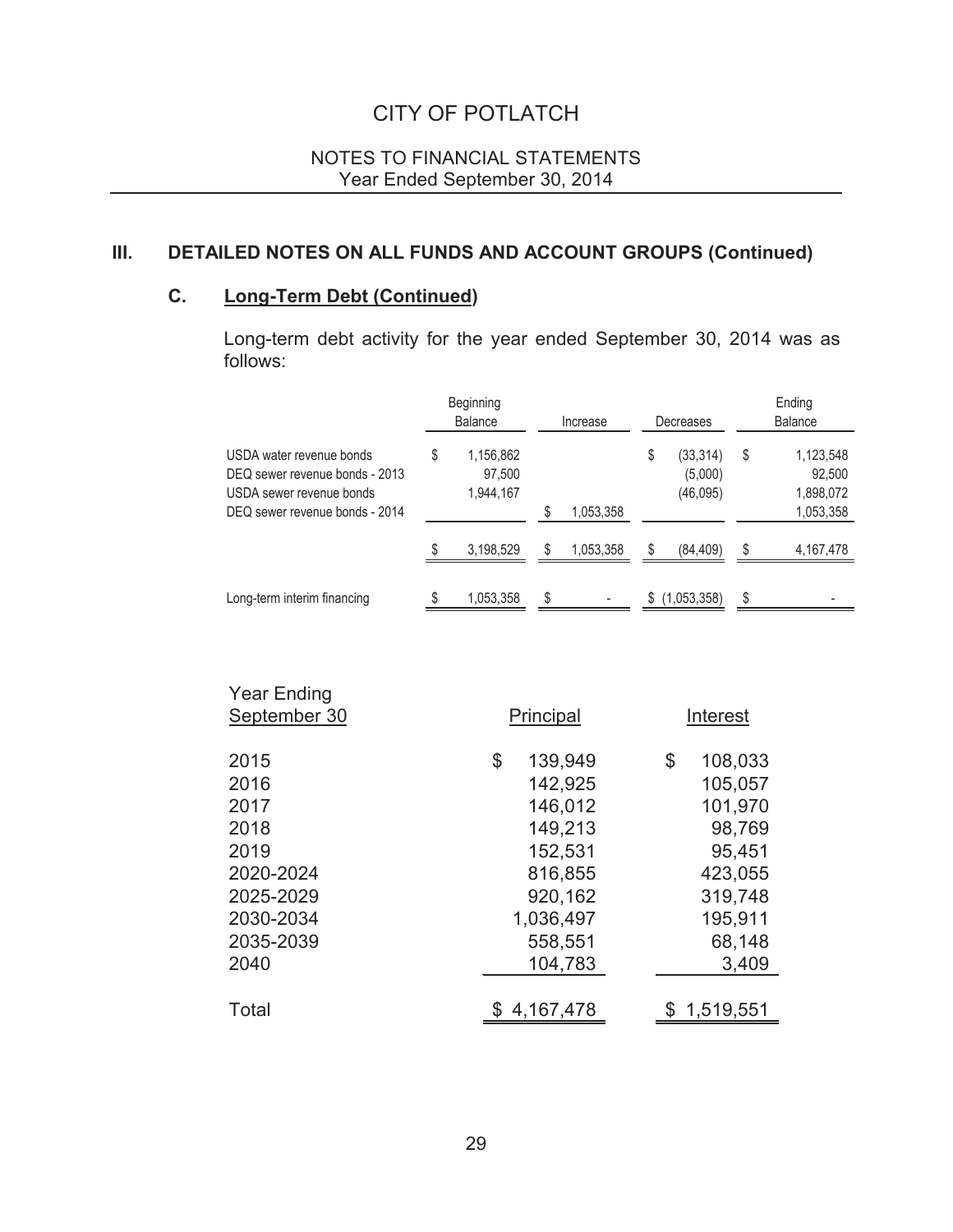## NOTES TO FINANCIAL STATEMENTS Year Ended September 30, 2014

## **IV. OTHER INFORMATION**

#### **A. Risk Management**

The City of Potlatch purchases liability and property insurance through the Idaho Counties Risk Management Program (ICRMP). ICRMP is an all-lines aggregate insurance program providing liability, property and casualty insurance coverage to Idaho's counties and other political subdivisions on a voluntary participation basis. ICRMP assumes or reinsures all risk covered for claims. Participants are charged an annual insurance premium. The City is responsible for the first \$500 of any loss claim.

The general insurance limits are as follow:

| Property damage                  |  |
|----------------------------------|--|
| General liability                |  |
| Automobile liability             |  |
| Law enforcement liability        |  |
| Errors and omissions             |  |
| Uninsured/underinsured motorists |  |
| Crime insurance and bond         |  |

Total insured value \$2,000,000 per occurrence \$2,000,000 per occurrence  $$2,000,000$  per occurrence  $$2,000,000$  per occurrence \$2,000,000 per occurrence \$500,000 per occurrence

#### **B. Public Employee Retirement System of Idaho (PERSI)**

The Public Employee Retirement System of Idaho – The PERSI Base Plan, a cost sharing multiple-employer public retirement system, was created by the Idaho State Legislature. It is a defined benefit plan requiring that both the member and the employer contribute. The Plan provides benefits based on members' years of service, age and compensation. In addition, benefits are provided for disability, death and survivors of eligible members or beneficiaries. The authority to establish and amend benefit provisions is established in *Idaho Code*. Designed as a mandatory system for eligible state and school district employees, the legislation provided for other political subdivisions to participate by contractual agreement with PERSI. Financial reports for the Plan are available on the PERSI website or in print upon request.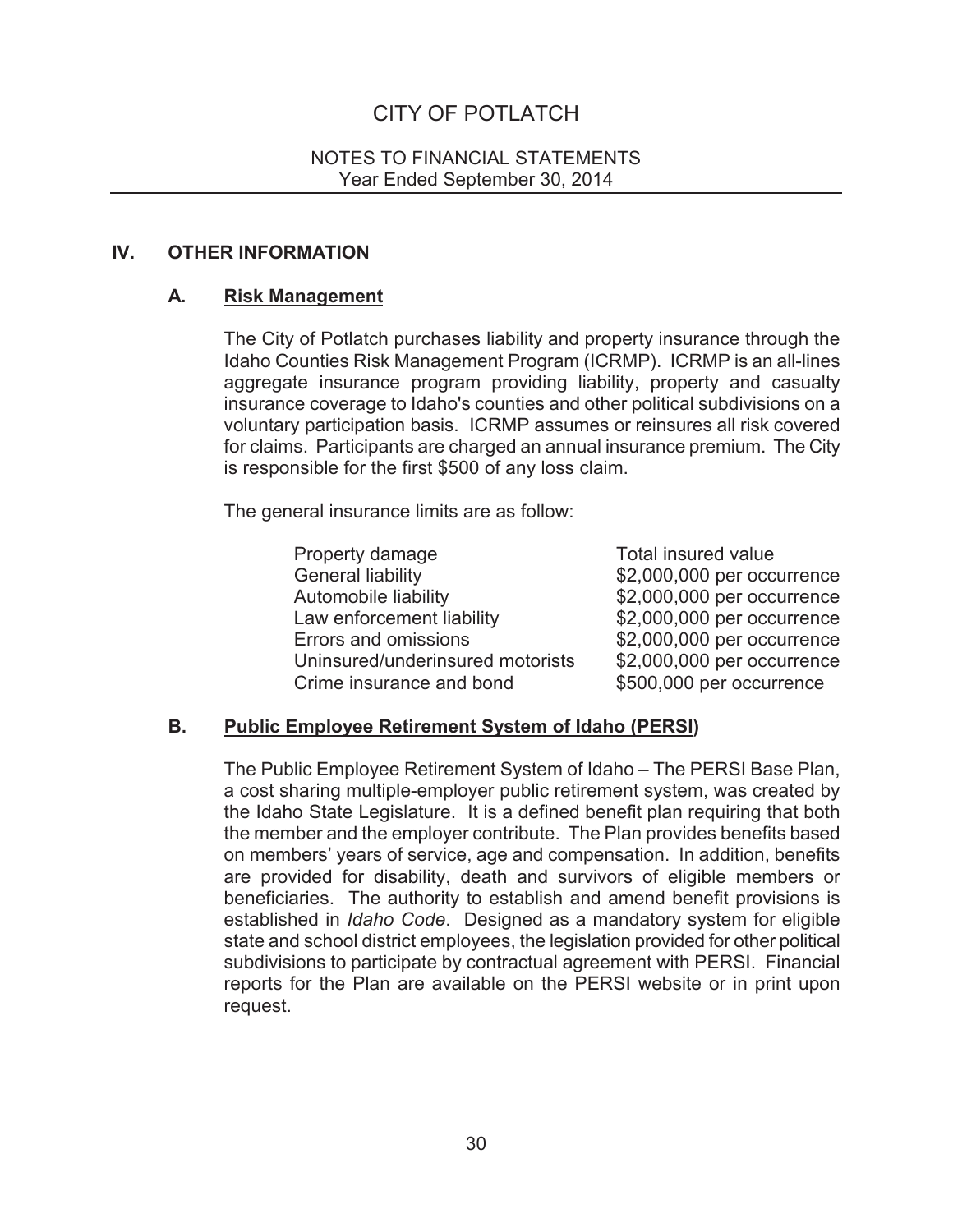## NOTES TO FINANCIAL STATEMENTS Year Ended September 30, 2014

## **IV. OTHER INFORMATION (Continued)**

## **B. Public Employee Retirement System of Idaho (PERSI) (Continued)**

After five years of credited service, members become fully vested in retirement benefits earned to date. Members are eligible for retirement benefits upon attainment of the ages specified for their employment classification. For each month of credited service, the annual service retirement allowance is 2.0 percent (2.3 percent for police/firefighter) of the average monthly salary for the highest consecutive 42 months.

The contribution requirements of the City of Potlatch, Idaho and its employees are established and may be amended by the PERSI Board of Trustees. For the year ended September 30, 2014, the required contribution rate as a percentage of covered payroll for members was 6.79 percent for general members and 8.36 percent for police/firefighters. The employer rate as a percentage of covered payroll was 11.32 percent for general members and 11.66 percent for police/firefighters.

The City's required and paid contribution was \$13,595, \$13,507, and \$12,353 for the years ended September 30, 2014, 2013, and 2012, respectively.

## **C. Contingencies and Commitments**

Grant and contract expenditures are subject to the approval of various granting and contracting agencies. To be eligible for reimbursement of expenditures made under federally, state and locally funded programs, the City must comply with regulations established by the related agency and non-compliance could result in disallowed costs and a liability for reimbursement received.

#### **D. Fund Balance Classifications**

**Restricted.** Restricted net position/fund balances represent amounts whose use is restricted by creditors, grantors, laws and regulations of other governments, or through enabling legislation. Restrictions of debt proceeds and other resources of the sewer fund exist for the specific purpose of satisfying debt service requirements set forth by the City's individual bond related covenants.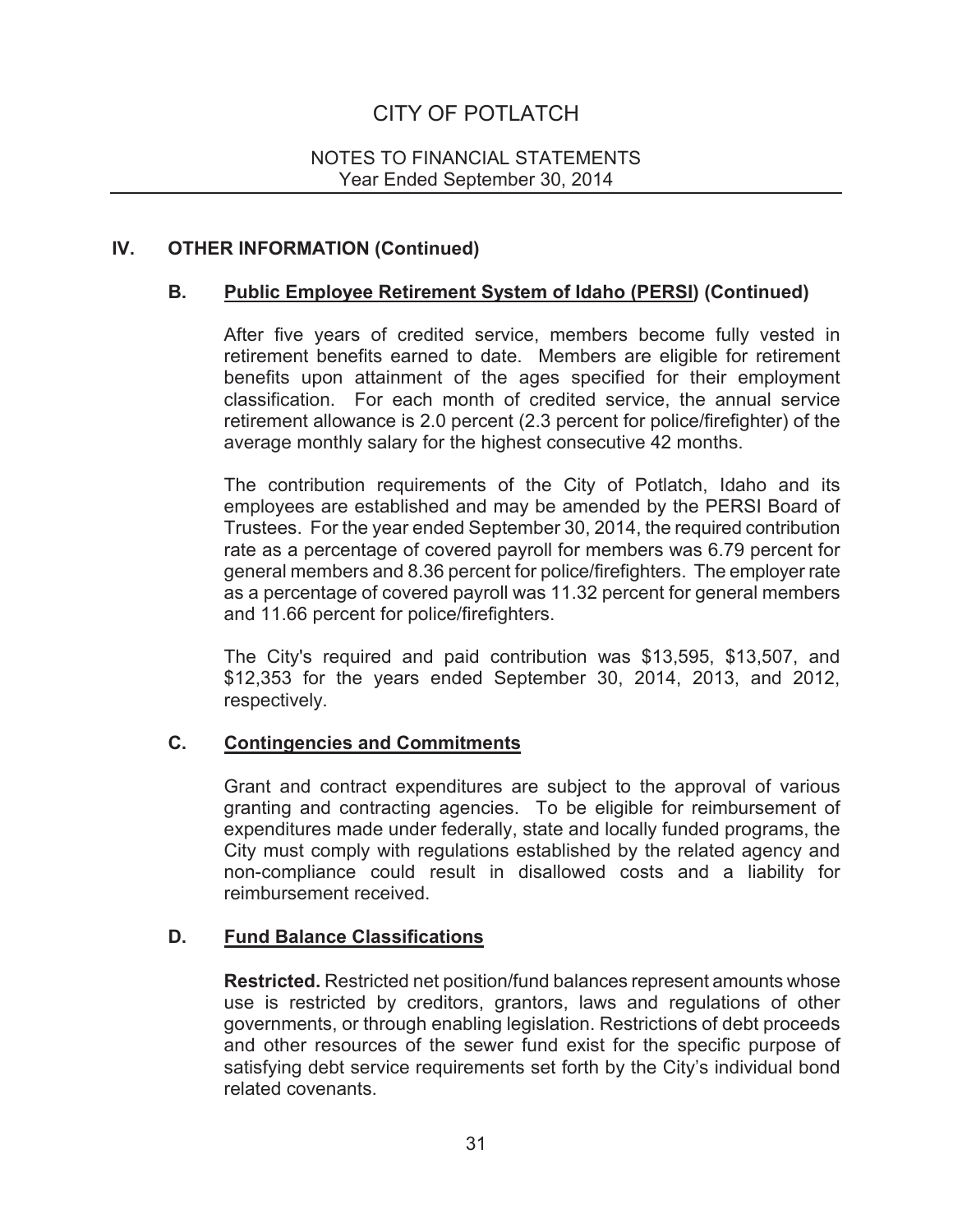## NOTES TO FINANCIAL STATEMENTS Year Ended September 30, 2014

## **IV. OTHER INFORMATION (Continued)**

#### **D. Fund Balance Classifications (Continued)**

*Assigned Fund Balance*. The fund balances classified as assigned are for use for specific purposes, but do not rise to the level of restricted or committed. The City has assigned balances that include the revenues received for the purpose of maintenance of city streets.

*Unassigned Fund Balance.* The unassigned fund balance is in the general fund and has not been restricted, committed, or assigned to specific purposes within the general fund.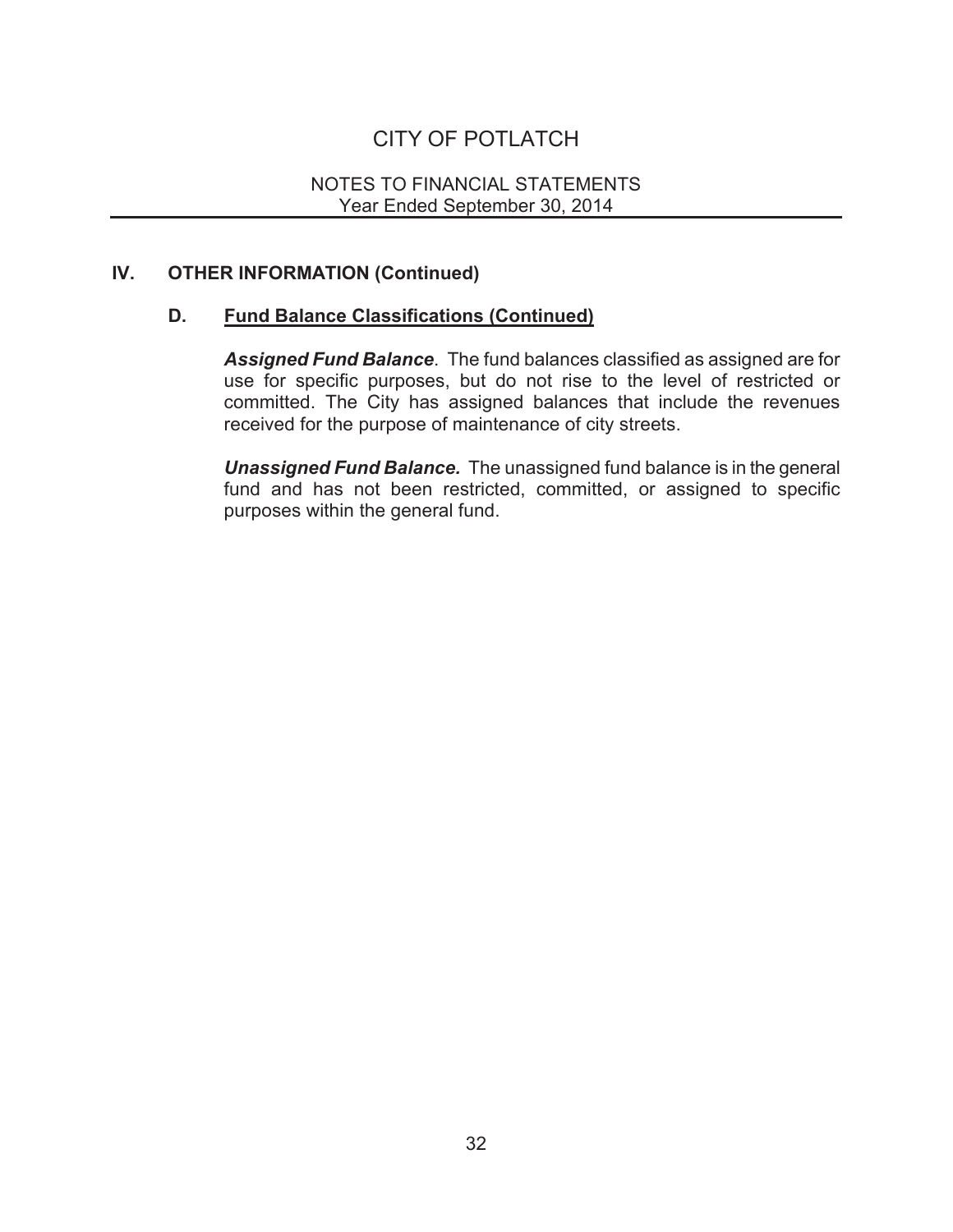



609 South Washington, Suite 202 Moscow, Idaho 83843 www.presnellgage.com

(208) 882-2211

Fax: (208) 883-3808

## **Independent Auditor's Report –** *Government Auditing Standards*

Members of the City Council City of Potlatch Potlatch, Idaho

We have audited, in accordance with the auditing standards generally accepted in the United States of America and the standards applicable to financial audits contained in *Government Auditing Standards*, issued by the Comptroller General of the United States, the financial statements of the governmental activities, the business type activities, and each major fund of the City of Potlatch, Idaho, as of and for the year ended September 30, 2014, and the related notes to the financial statements, which collectively comprise the City of Potlatch, Idaho's basic financial statements and have issued our report thereon dated March 31, 2015.

## **Internal Control Over Financial Reporting**

In planning and performing our audit of the financial statements, we considered the City of Potlatch, Idaho's internal control over financial reporting (internal control) to determine the audit procedures that are appropriate in the circumstances for the purpose of expressing our opinions on the financial statements, but not for the purpose of expressing an opinion on the effectiveness of the City of Potlatch, Idaho's internal control. Accordingly, we do not express an opinion on the effectiveness of the City of Potlatch, Idaho's internal control.

A *deficiency in internal control* exists when the design or operation of a control does not allow management or employees, in the normal course of performing their assigned functions, to prevent, or detect and correct, misstatements on a timely basis. A *material weakness* is a deficiency, or a combination of deficiencies, in internal control such that there is a reasonable possibility that a material misstatement of the entity's financial statements will not be prevented, or detected and corrected on a timely basis. *A significant deficiency* is a deficiency, or a combination of deficiencies, in internal control that is less severe than a material weakness, yet important enough to merit attention by those charged with governance.

> Lewiston Office: 1216 Idaho Street, Lewiston, Idaho 83501, (208) 746-8281 Grangeville Office: 111 South Mill Street, Grangeville, Idaho 83530, (208) 983-1254 Orofino Office: 216 Johnson Avenue, Orofino, Idaho 83544, (208) 476-3012 Pullman Office: 1230 SE Bishop Blvd., Pullman, Washington 99163, (509) 332-6541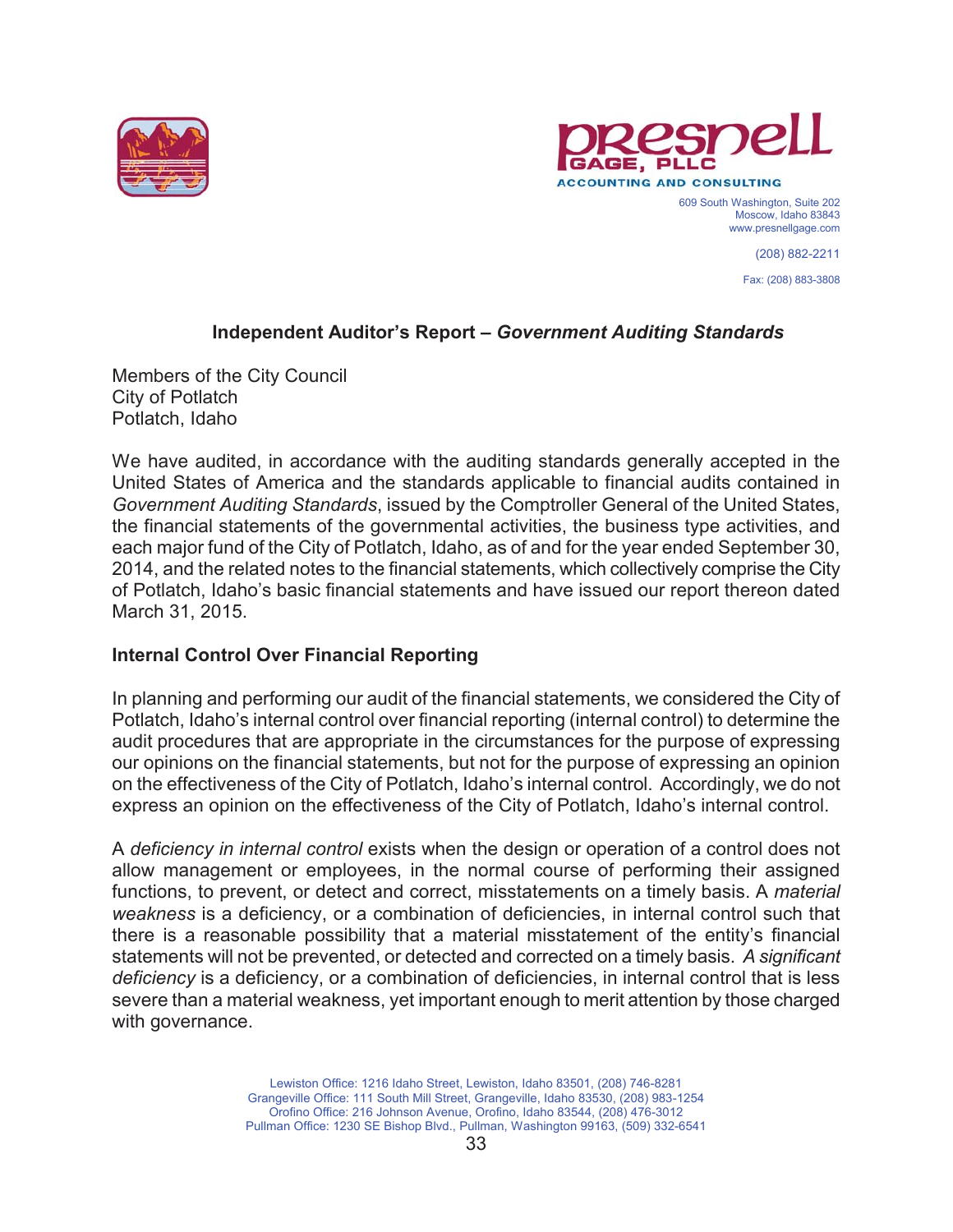Our consideration of internal control was for the limited purpose described in the first paragraph of this section and was not designed to identify all deficiencies in internal control that might be material weaknesses or significant deficiencies and, therefore, material weaknesses or significant deficiencies may exist that were not identified. Given these limitations, during our audit we did not identify any deficiencies in internal control that we consider to be material weaknesses. However, material weaknesses may exist that have not been identified. We did identify certain deficiencies in internal control, described in the accompanying schedule of findings and questioned costs that we consider to be significant deficiencies.

## **Compliance and Other Matters**

As part of obtaining reasonable assurance about whether the City of Potlatch, Idaho's financial statements are free from material misstatement, we performed tests of its compliance with certain provisions of laws, regulations, contracts, and grant agreements, noncompliance with which could have a direct and material effect on the determination of financial statement amounts. However, providing an opinion on compliance with those provisions was not an objective of our audit and, accordingly, we do not express such an opinion. The results of our tests disclosed no instances of noncompliance or other matters that are required to be reported under *Government Auditing Standards*.

## **City of Potlatch, Idaho's Response to Findings**

The City of Potlatch, Idaho's response to the finding identified in our audit is described in the accompanying schedule of findings and responses. The City of Potlatch, Idaho's response was not subjected to the auditing procedures applied in the audit of the financial statements and, accordingly, we express no opinion on it.

## **Purpose of this Report**

The purpose of this report is solely to describe the scope of our testing of internal control and compliance and the results of that testing, and not to provide an opinion on the effectiveness of the City's internal control or on compliance. This report is an integral part of an audit performed in accordance with *Government Auditing Standards* in considering the City's internal control and compliance. Accordingly, this communication is not suitable for any other purpose.

nesnell Gage, PLLC

March 31, 2015